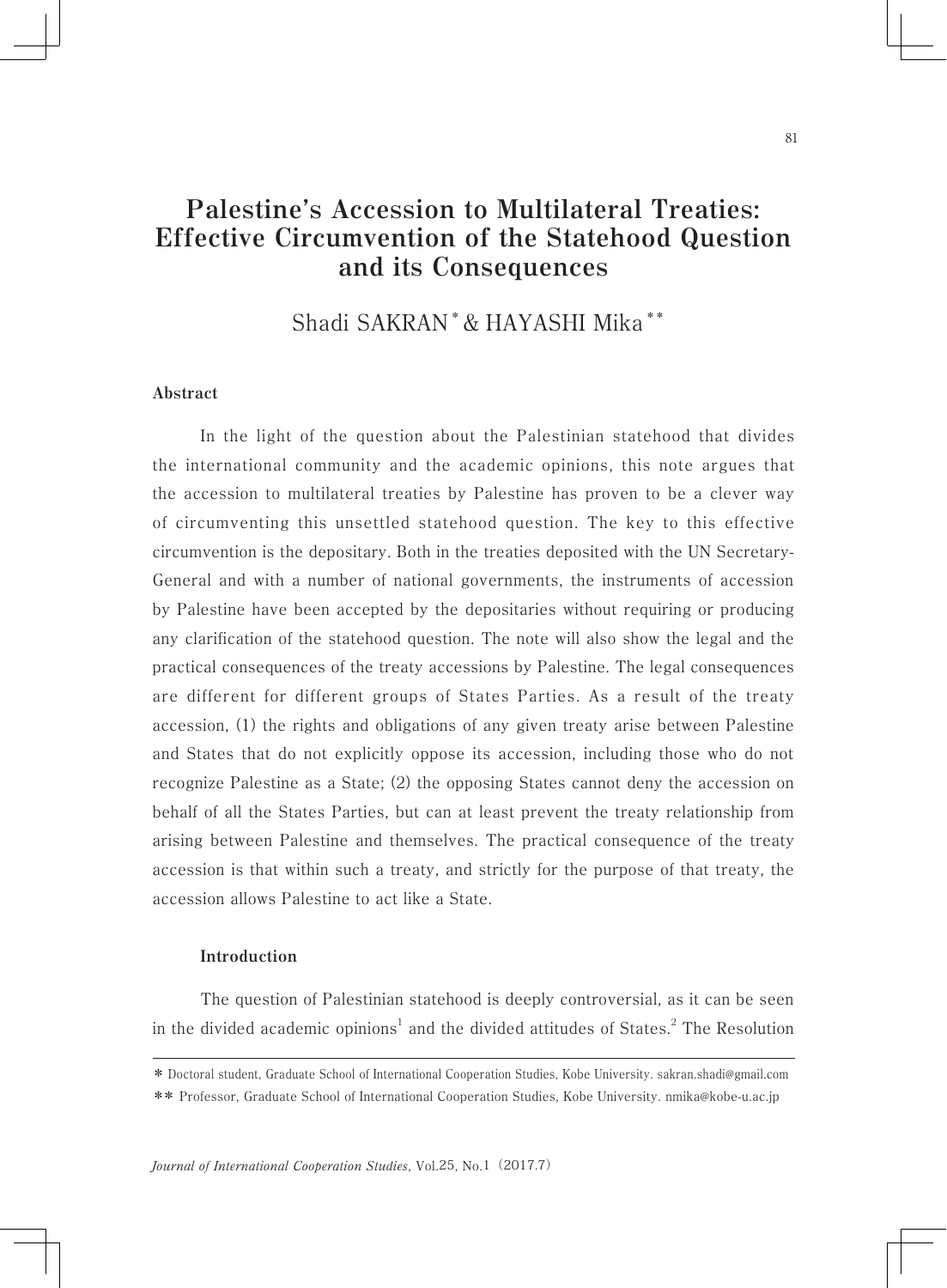$67/19$   $(2012)^3$  adopted by the UN General Assembly that described Palestine as a non-member observer "State" did not offer any definitive answer to the question, either. Despite this unsettled statehood question, $<sup>4</sup>$  since the beginning of 2014,</sup> Palestine has acceded to three dozens of multilateral treaties deposited with the UN Secretary-General.<sup>5</sup> In addition, Palestine has also acceded to multilateral treaties deposited with national governments such as the Netherlands<sup>6</sup> and Switzerland.<sup>7</sup>

Against this background, this note argues that these treaty accessions by Palestine prove to be a clever way to circumvent the unsettled statehood question.<sup>8</sup> The note first examines how this effective circumvention of the statehood question happens in the process to accede to a treaty. It will show that the decision of the depositary to accept the instrument of accession effectively settles the statehood question for the purpose of the treaty accession. Once Palestine's instrument of accession is accepted by the depositary, the entry into force of the treaty in question for Palestine is usually immediate. $9$  In the light of this important effect, it is also necessary to make certain that such a decision by the depositary is not flawed in any way. The actions of two types of depositaries will be examined from this perspective, namely, the UN Secretary-General (Section I(1)) and national governments (Section  $I(2)$ ).

This note will then show the legal consequences of the treaty accessions by Palestine, and proceed to describe their practical consequence. The Palestinian accession to multilateral treaties means that within these treaties, there are usually three groups of States Parties: States that recognize Palestine; States that do not recognize Palestine, but do not oppose the accession; States that do not recognize Palestine and express their formal opposition to its accession. For the States in the first group, there is no legal gap or dilemma, and no analysis is needed. For the States in the second group, which will be called "the silent States" in this note, the principal question is whether or not their silence with regard to the Palestinian accession leads to the establishment of the full treaty relationship with Palestine (Section II(1)(i)). For the States in the third group, which will be called "the opposing States" in this note, despite their formal and adamant opposition to the "purported" accession by Palestine, the fact remains that Palestine is now a party to the treaty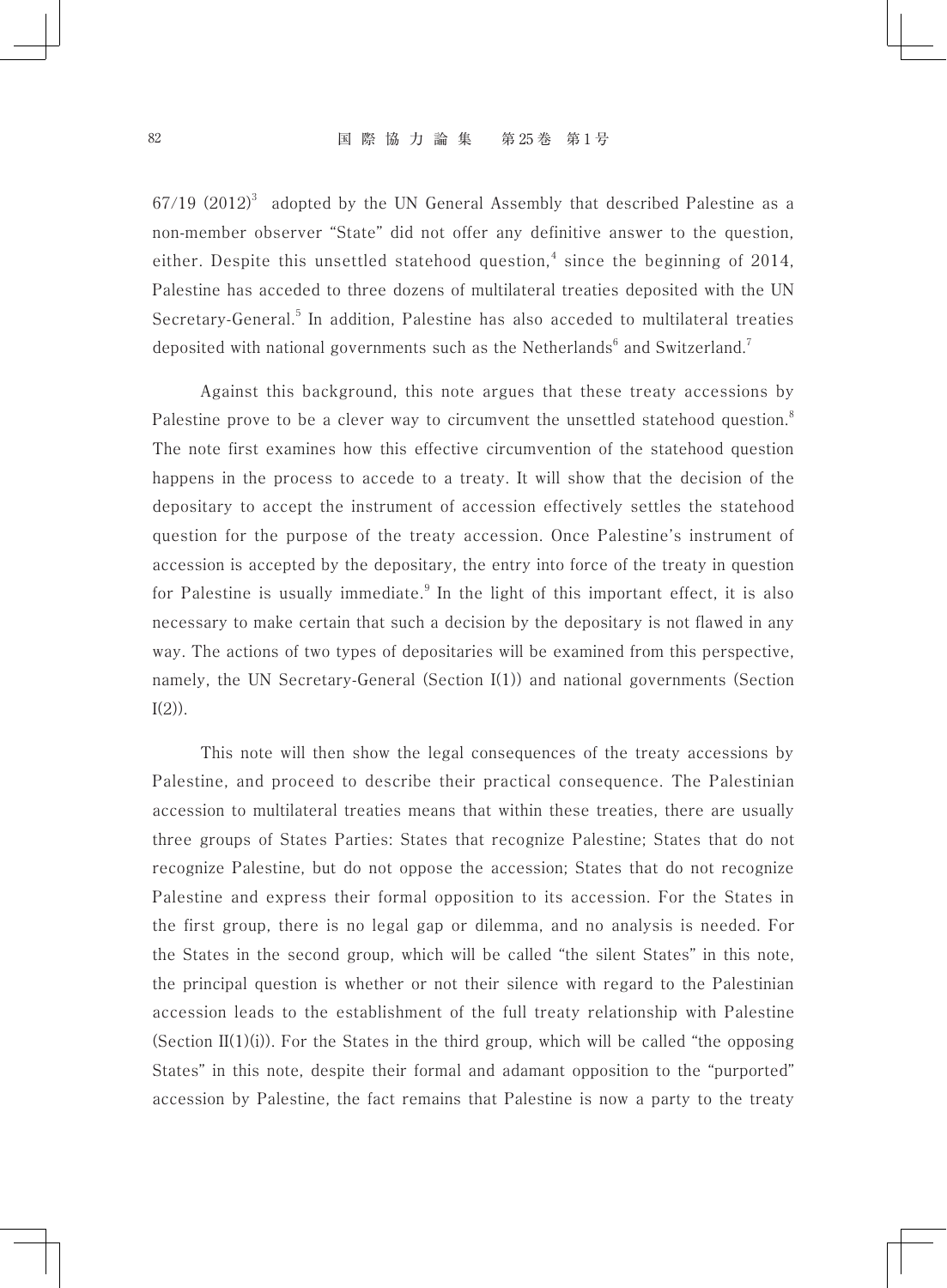in question. Thus, the legal effect of their opposition on the accession itself as well as the legal consequences for the rights and obligations of these opposing States are examined (Section II(1)(ii)). While the treaty accession is not a procedure to create or recognize a State, the important practical consequence of the treaty accession for Palestine is that it allows Palestine to act like a State within the treaties it has acceded to, for the purpose of these treaties (Section II(2)).

#### **Ⅰ Depositaries' Acceptance of the Palestinian Instruments of Accession**

Acquiring a membership in an international organisation usually requires the approval of its existing member States as a part of the admission procedure.<sup>10</sup> This means that in international organisations, States that do not welcome Palestine can try to stop Palestine in the admission process, sometimes very effectively.<sup>11</sup> The same is not true for the accession to multilateral treaties. Many multilateral treaties adopt the depositary system to deal with administrative matters of these treaties. Receiving and circulating the instrument of accession is one of the tasks of the depositary. In this procedure, States Parties that do not welcome Palestine in a treaty do not have any formal opportunity to prevent, let alone voice their positions about, the accession before it actually happens.<sup>12</sup> The accession itself takes its effect when the instrument of accession is accepted by the depositary. This means that Palestine becomes a "State" Party to the treaty in question, without having undergone any additional scrutiny about its statehood.

This effective circumvention of the statehood question in the treaty accession is examined in two sub-sections: (1) the cases of treaties deposited with the UN Secretary-General; and (2) the cases of treaties with national governments as depositaries.

#### *(1) Treaties Deposited with the UN Secretary-General*

In a number of treaties deposited with the UN Secretary-General, the Secretary-General does not have to consider the statehood question at all when he receives the instrument of accession from Palestine. These are the treaties that are open to "all States Members of the United Nations or of any of the specialized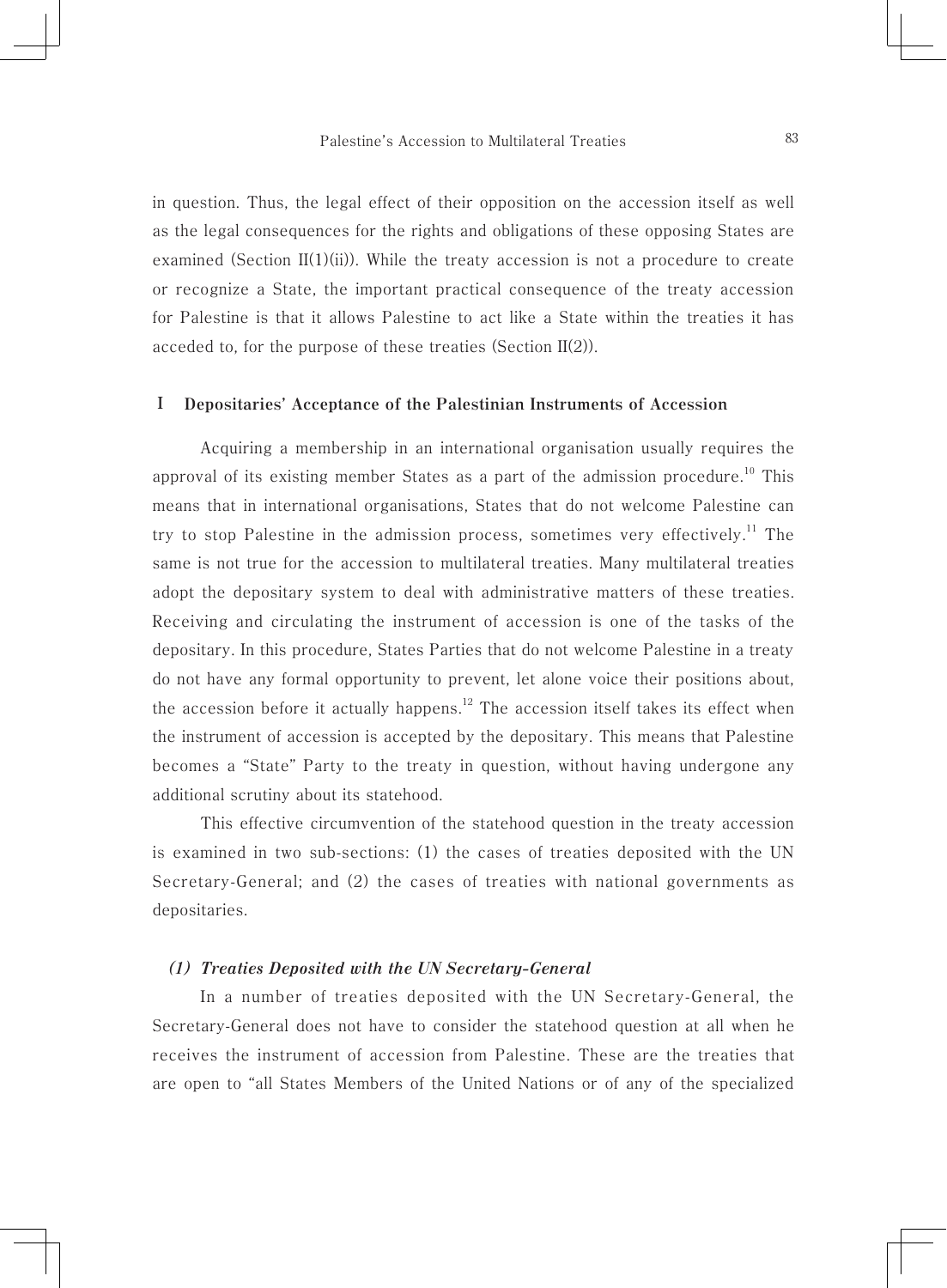agencies."13 Palestine is a member State of one of the specialized agencies, the UNESCO, and this fact alone eliminates any need to discuss the statehood question any further with regard to the accession.<sup>14</sup>

The same cannot be said for treaties that are open to "all States"<sup>15</sup> or "any State"<sup>16</sup> without referring to the membership in the specialized agencies. In these cases, the Secretary-General "will follow the practice of the General Assembly in implementing such a clause" according to the "Summary of Practice of the Secretary-General as Depositary of Multilateral Treaties."<sup>17</sup> In this regard, the General Assembly's Resolution 67/19 that treats Palestine as a non-member observer "State" is in fact the current practice of the General Assembly regarding this question. Therefore, the Secretary-General should, and in fact does, treat Palestine's accession request according to that practice and accepts its instrument of accession when presented.18

A brief conclusion for this sub-section (1) is that from the Secretary-General's perspective as depositary, to accept and process the instruments of accession by Palestine is the only evident course of action open to the Secretary-General today. In fact, in the light of the administrative guidelines he has in the aforementioned Summary of Practice, to do anything else with the Palestinian instrument of accession will require a justification. The Secretary-General as depositary does not have to deal with the statehood question regarding Palestine, because the question has already been settled for some treaties by a fact such as the Palestinian membership in a UN specialized agency, and for other treaties, by an institutional decision to call Palestine a non-member observer "State."

## *(2) Treaties with National Governments as Depositaries*

## **(i) The Geneva Conventions and the Hague Conventions**

National governments as depositaries also face the statehood question when they receive Palestine's instruments of accession. However, unlike the UN Secretary-General who has institutional guidelines to fall back on in making a decision to accept, or not to accept, the instrument of accession of Palestine, national governments as depositaries must act on their own. As of date, the Netherlands and Switzerland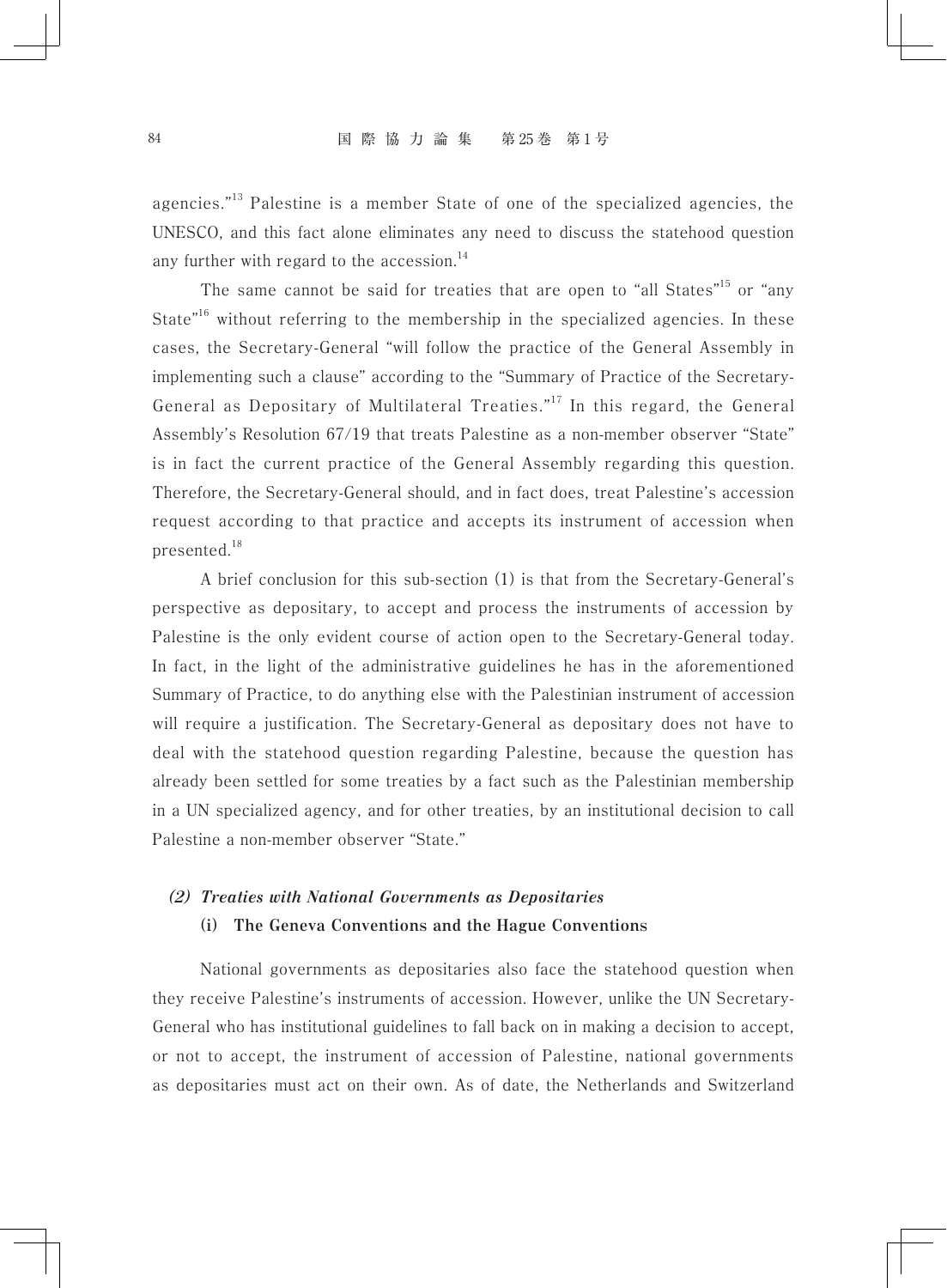have accepted Palestine's instruments of accession to a number of treaties of which they are depositaries.<sup>19</sup> While accepting the instrument of accession by Palestine means treating Palestine as a State, the acceptance of the instrument of accession does not involve any formal decision-making procedure or an announcement about the statehood of Palestine. The positive assessment of the depositary regarding the statehood question will be known to the States Parties when they see the instrument of accession that the depositary will circulate.

It is of course possible that the depositary makes a negative assessment regarding the statehood question. If a depositary government feels that an instrument of accession is submitted by an entity whose status is uncertain, it will say so. This was in fact the attitude of the Swiss Government when it received the first Palestinian request to accede to the four Geneva Conventions and their 1977 Additional Protocols in 1988. The Swiss Government explained in its note to the States Parties:<sup>20</sup>

[…] Due to the uncertainty within the international community as to the existence of the non-existence of a state of Palestine and as long as the issue has not been settled in the appropriate frame-work, the Swiss Government, in its capacity as depositary of the Geneva Conventions and their additional Protocols, is not in a position to decide whether this communication can be considered as an instrument of accession in the sense of the relevant provisions of the Conventions and their additional Protocols.

In contrast, in 2014 and 2015, the Swiss Government accepted the successive Palestinian instruments of accession for the Geneva Conventions and their three Additional Protocols. The change in the attitude of the Swiss Government could mean that its assessment about the Palestinian statehood has changed. It could also mean that the issue has been settled "in the appropriate frame-work" in the eyes of the Swiss Government. The Netherlands must hold a similar view about the Palestinian statehood presently, for the Dutch Government also accepted two instruments of accession by Palestine for the 1907 Hague Convention for the Pacific Settlement<sup>21</sup> and the 1907 Hague Convention respecting the Laws and Customs of War on Land, respectively.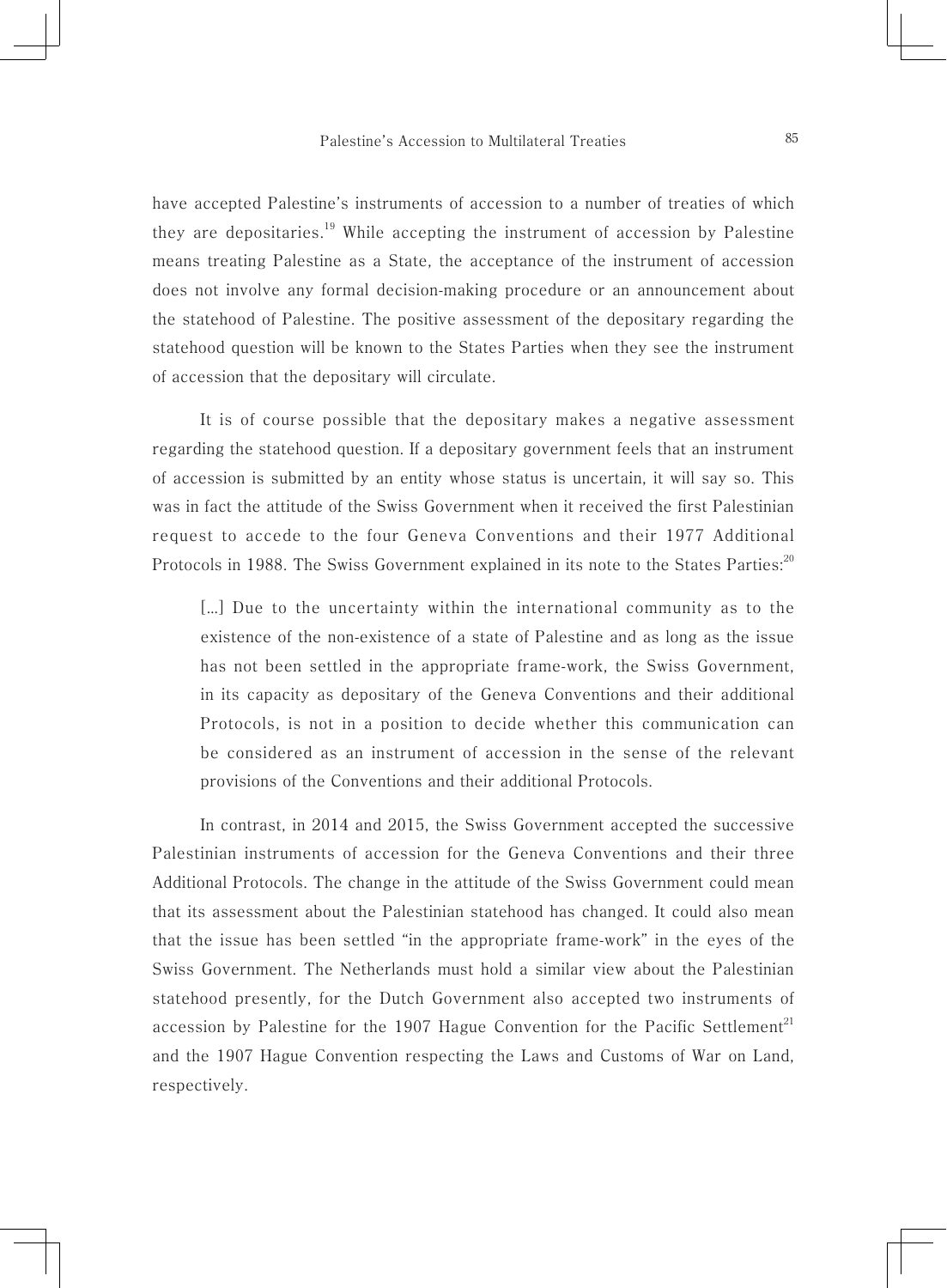From the viewpoint of the present note, the important observation is that the positive assessment by the depositary about the statehood of Palestine, even when the depositary is a single government such as the Swiss Government or the Dutch Government, still makes it possible for Palestine to accede to a treaty. These assessments by the depositaries do not of course mean a final or definite settlement of the statehood question of Palestine. Nevertheless, it effectively settles the question for the purpose of the treaty accession. In addition, these depositaries are not under any obligation to disclose the reasons for, or criteria they used in, their assessment regarding the statehood question of Palestine. The positive assessment of the Palestinian statehood by these depositaries must reflect various factors, but they can only be speculated: how the UN General Assembly currently treats Palestine; the growing number of treaties deposited with the UN Secretary-General to which Palestine has already acceded; the growing number of recognition accorded to Palestine.

#### **(ii) Non-Proliferation Treaty**

Unlike the Geneva Conventions and the Hague Conventions discussed in the previous sub-section (i), a treaty can also be deposited with multiple depositaries. An example is the Treaty on Non-Proliferation of Nuclear Weapons (hereinafter NPT), deposited with the United Kingdom, the United States, and Russia.<sup>22</sup> Accordingly, Article 9(2) of the NPT provides that instruments of accession "shall be deposited with"<sup>23</sup> all three depositary governments. However, the practice under the NPT reveals quite clearly that instruments of accession sent to just one of them, or just two of them, are duly received and processed just as an instrument of accession sent to all three depositaries. $24$ 

Palestine's instrument of accession for the NPT was received by the United Kingdom on 12 February 2015, but there is no record of acceptance by the United States or Russia.<sup>25</sup> As explained above, since it is not considered necessary to submit the instrument of accession to all three depositaries, Palestine may have refrained from submitting it to the United States, for obvious reasons.<sup>26</sup> It is also not clear whether the United Kingdom proceeded to circulate this instrument of accession to all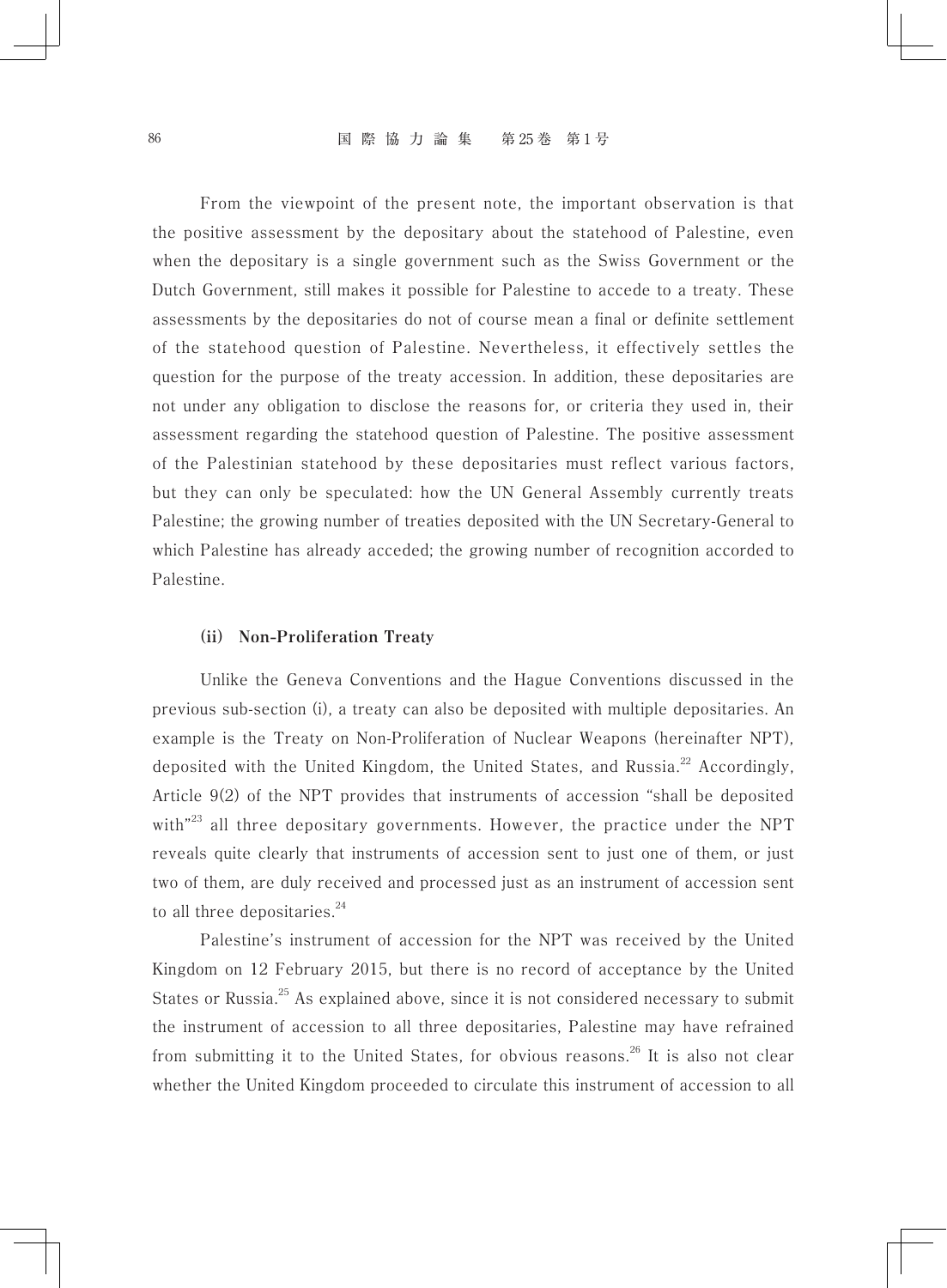States Parties. Palestine is not shown as States Parties of the NPT in the UN Treaty Collection database, either.<sup>27</sup> Given the fact that the entry into force of the NPT for the State that accedes to it is immediate upon accession, $28$  the current treatment of Palestine in the NPT is definitely unusual.

The case shows a limit of treaty accession as a way to circumvent the statehood question for Palestine. When the depositaries happen to be national governments that do not consider Palestine a State, obviously the treaty accession itself is difficult, and no circumvention of the statehood question is possible.

#### **Ⅱ Consequences of Treaty Accessions by Palestine**

#### *(1) Legal Consequences for Different Groups of States Parties*

The Palestinian accession to multilateral treaties that effectively circumvents the statehood question means that within these treaties, there are (1) States that recognize Palestine, (2) States that do not recognize Palestine but do not oppose the accession, and (3) States that do not recognize Palestine and express their opposition to its accession. For States in the first group, there is no legal gap or dilemma. For the second group, Palestine is a treaty member that now have rights and obligations towards them under the treaty, even though it is not recognized as a State. For the third group, if these States make clear their view, there may not be any legal gap or dilemma as far as their rights and obligations are concerned. However, the fact that Palestine is now a party to the treaty remains.

In order to explore the legal consequences for each group, and Palestine, the case studies of the two Hague Conventions deposited with the Dutch Government are used. These case studies are selected because they look representative enough regarding the reactions by other States Parties. The focus of the examination of the legal consequences is two-fold: consequences for the silent States that do not recognize Palestine but do not oppose the accession either, and the consequences of the communications submitted by those who clearly oppose the accession by Palestine.

#### **(i) Consequences for "Silent States"**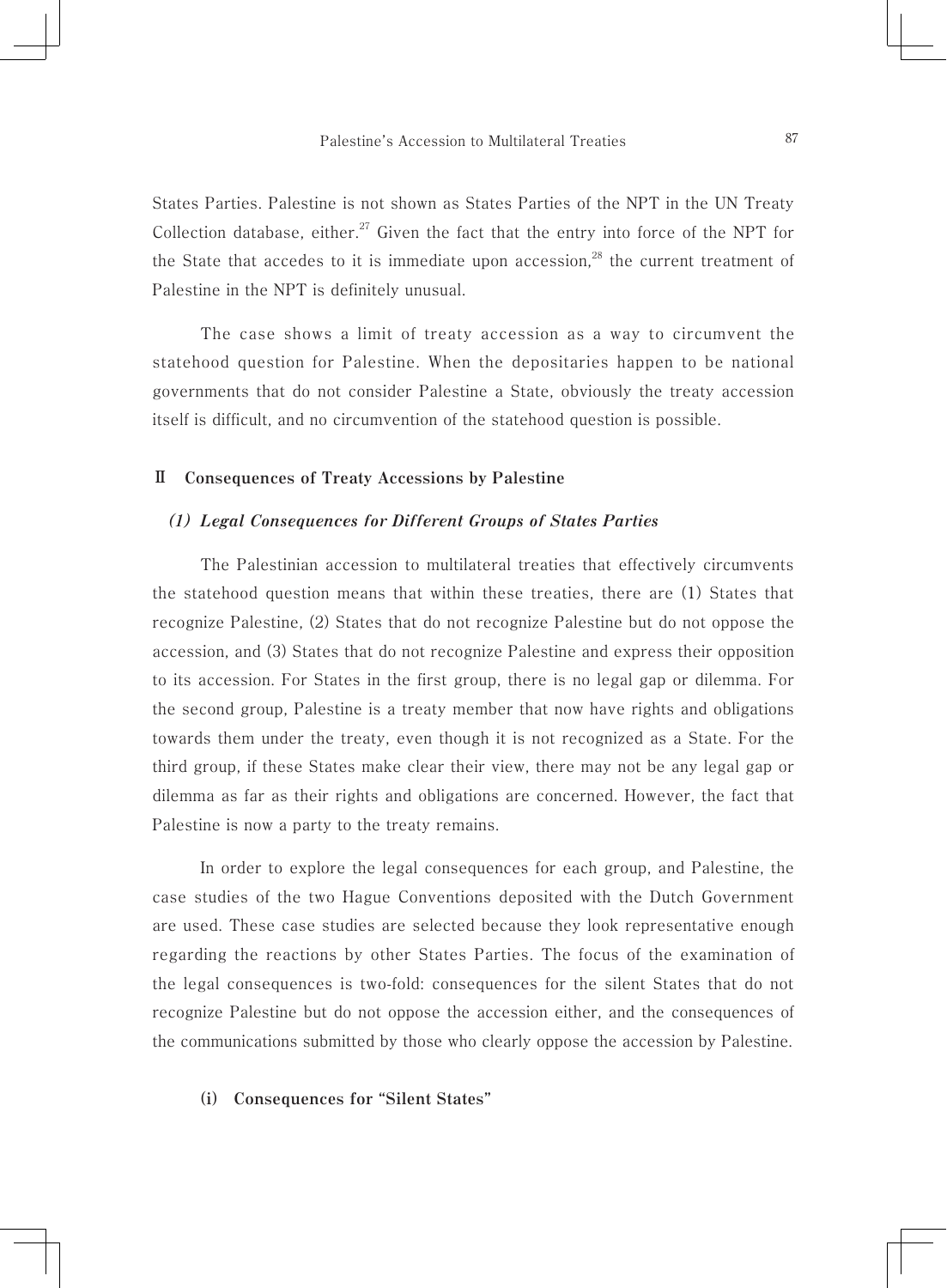#### 88 国 際 協 力 論 集 第 25 巻 第 1 号

As it has already been pointed out, among those States Parties that do not make any reaction to the Palestinian accession to the treaties, there are States that recognize Palestine, and those that do not recognize it. In the present examination, the "silent States" is the appellation used for convenience for the latter group, i.e., those who do not recognize Palestine. There seems to be little reason to discuss the rights and obligations of the former group. The rights and obligations of these States in relation to Palestine in the given treaty are clear, since this group is made up of States for whom Palestine is a State in any case.

For the silent States that do not recognize Palestine as a State, it is not the same. Nevertheless, their silence means acquiescence of the accession, especially in the light of express objections voiced by a few States. As a result of their acquiescence, between these silent States and Palestine, the rights and obligations under the treaty in question are fully established. The acquiescence of the Palestinian accession by other States does not imply a recognition by these States, but these States and Palestine are now bound by the same multilateral treaty.<sup>29</sup>

This interpretation of acquiescence and its consequence for those who acquiesce is also in harmony with the system of reservations in the law of treaties. According to the Vienna Convention on the Law of Treaties (hereinafter VCLT), a reservation is deemed accepted by a State "if it shall have raised no objection to the reservation"<sup>30</sup> by a certain deadline. In other words, silence has the effect of confirming the treaty relationship, as modified by the reservation in this case, between the reserving State and the State that does not raise any objection. It is submitted that silence in facing an instrument of accession by Palestine has a similar effect on those who remain silent, and confirms the treaty relationship between those States and Palestine.

#### **(ii) Consequences of "Purported" Accessions for Opposing States**

As it was briefly mentioned in Section I, three States, the United States, Israel and Canada, make a habit of sending the opposing statements to the depositary whenever the depositary, whether it is the UN Secretary-General or a national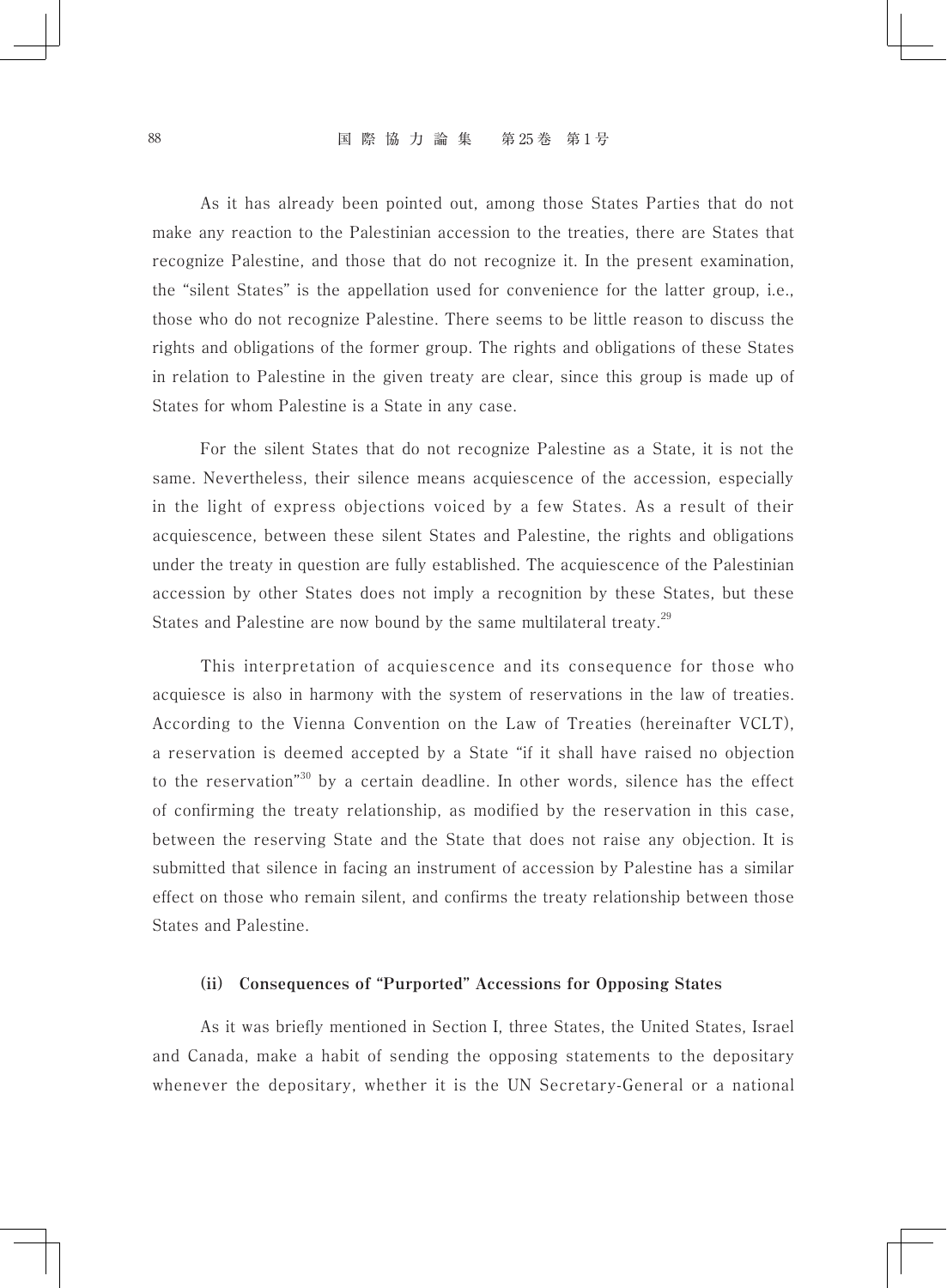government, circulates the instrument of accession by Palestine in a treaty in which these three States are members. The United States, Israel and Canada are called "opposing States" in this sense. They form a distinct third group of States whose rights and obligations must be analysed. The principal questions regarding these opposing States are the following. (a) Do their communications have any effect on the accession by Palestine, for example, making it an invalid act? (b) Can these opposing States prevent the rights and obligations under the treaty from arising between themselves and Palestine? (c) Can they do so even if Palestine explicitly reasserts these rights and obligations in response to their original communications?

Regarding the question (a), first, opposing States sometimes try to question the validity of the action of the depositary in accepting the instrument of accession by Palestine. For example, Israel's communication regarding the "purported" accession of Palestine to the 1907 Hague Convention for the Pacific Settlement contains the following passage on the action of the depositary:

The Government of Israel notes that the role of the depositary is a technical one and that the depositary does not have authority to determine the legal validity or effect of instruments of accession. Accordingly, regardless of any action taken by the depositary regarding the purported instrument of accession in this instance, such actions do not in themselves grant any legal validity or effect to such an instrument.<sup>31</sup>

The role of the depositary is, as Israel states, a technical one, $32$  and this is not disputed. However, why a view held by a single State can alter or change the effect of an action by the depositary, even a technical one, is far from apparent. Such a rule is nowhere to be found in the VCLT's provisions related to the depositary. The suggestion is especially difficult to accept in the case examined, because of the presence of a large majority of silent States in the same Convention. While the total number of States Parties to the 1907 Hague Convention for the Pacific Settlement is 102, in treaties such as the Geneva Conventions, over 190 States acquiesce the accession by Palestine, against three opposing States.

Second, the communications by the opposing States all highlight, in one way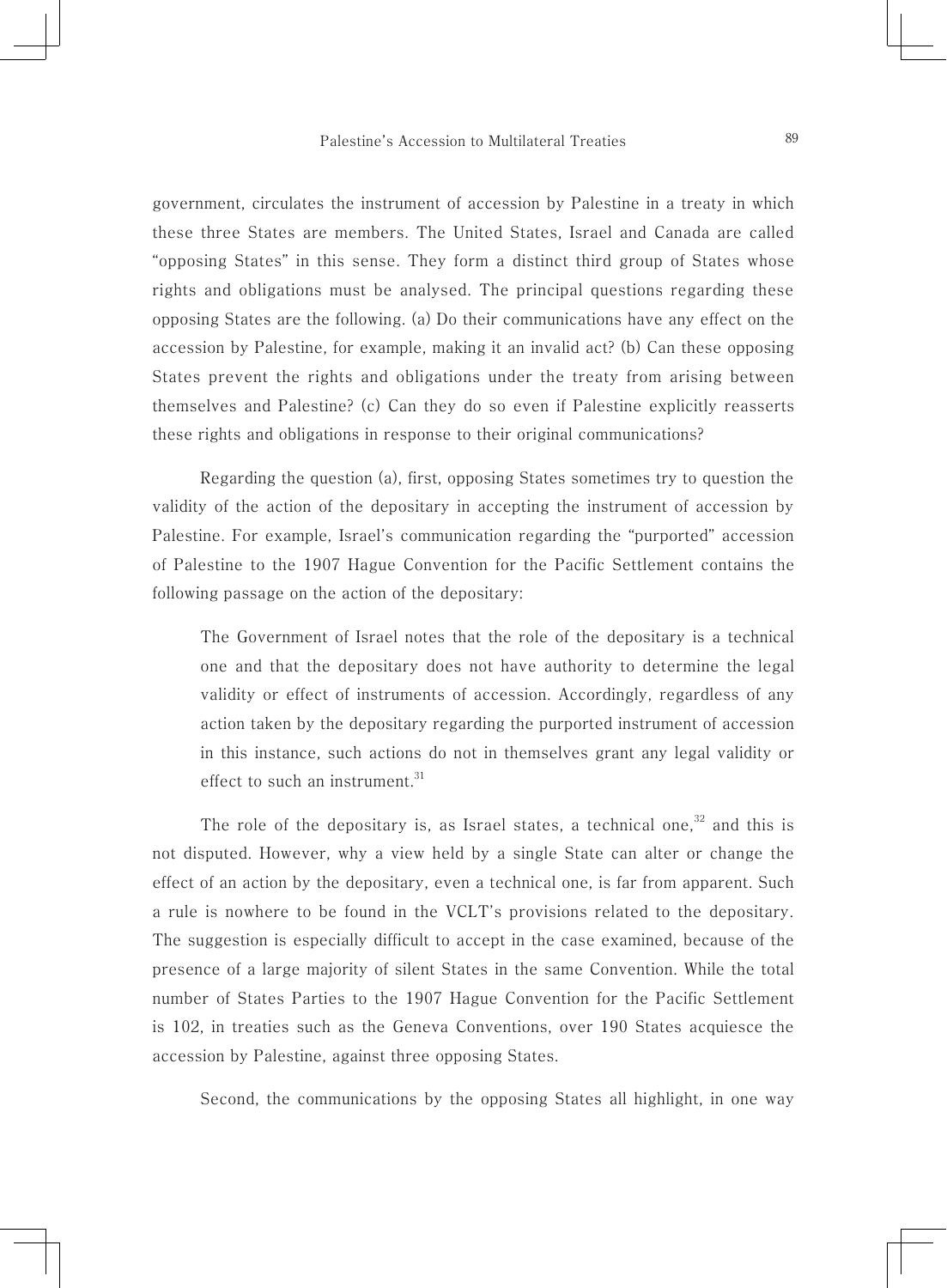or other, their view that Palestine is not a State. According to these opposing States, Palestine is not a State, hence it "lacks the legal capacity to join" a treaty (Israel),  $33$ or hence it "is not able to accede to" a treaty (Canada)<sup>34</sup> or hence it "is not qualified to accede to" a treaty (the United States).<sup>35</sup> However, again, these are the views of these individual States. Why these views should prevail over the overwhelming majority that tacitly accept Palestine's accession in any given multilateral treaty is not at all evident. On the contrary, it is submitted that "[I]n the decentralized international society, such a statement binds only the State uttering it and not any other State. Each treaty party must come to its own view as to the nature of a specific entity and its ability to become a party to treaty relations."<sup>36</sup> Applied to the concrete cases of Palestine's accession to multilateral treaties, this view means that while Israel, Canada, and the United States are free to express their opinions, these statements do not bind any other party to the treaty in question.

These considerations for the question (a) also suggest that the answer to the questions (b) and (c) must be in the positive. If each individual State is free to make its own determination about the "purported" accession, the opposing States should be, based on that determination, able to prevent the rights and obligations under the treaty from arising between themselves and Palestine by making such a wish explicitly. In fact, while the details of the opposing States' communications vary, the main common point expressed in all these statements for all treaties to which Palestine acceded is that the opposing States refuse the treaty relationship with Palestine. They state, *mutatis mutandis*, that the treaty in question does not enter into force, or have an effect on their treaty relations, with respect to Palestine.<sup>37</sup>

Palestine usually responds to the opposing States by stating that it considers the treaty to be in force with regard to these opposing States, despite their express wish to the contrary. For example, as a response to the communication by Canada circulated to the States Parties of the 1907 Hague Convention respecting the Laws and Customs of War on Land, Palestine "states its objection to the aforesaid communication made by Canada and considers the Convention respecting the laws and customs of war on land (The Hague, 18 October 1907), *as continuing in force between Canada and the State of Palestine.*" 38 Palestine of course also reiterates its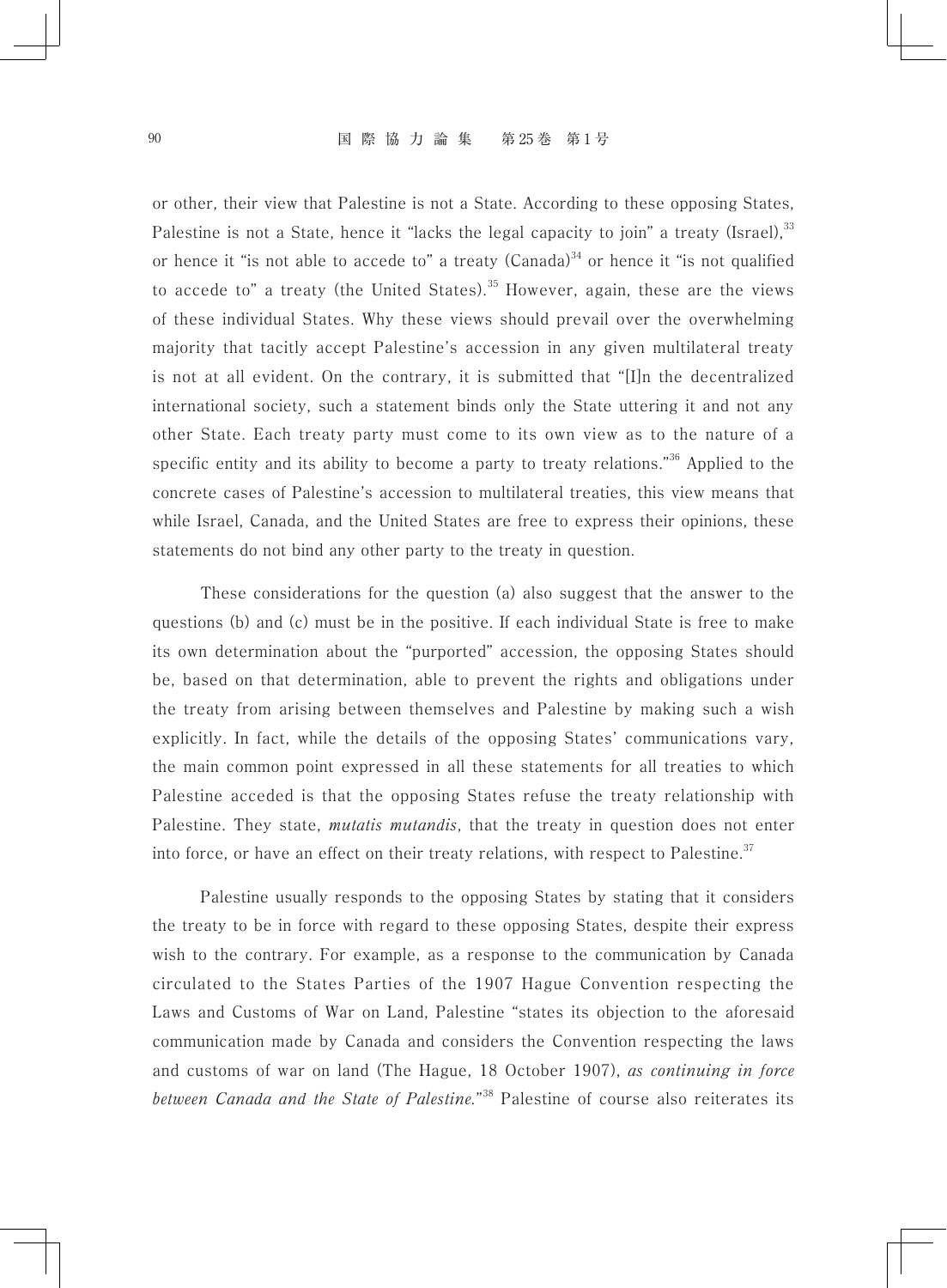position that it is indeed a State "irrespective of the recognition by Canada."39 This response, however, cannot alter the essence of the Canadian opposition: Canada does not want a treaty relationship with Palestine. Given the consensual nature of the treaties, it is difficult to see how rights and obligations can arise between Palestine and Canada when the latter so unequivocally refuses to enter into treaty relationship with the former. As it has previously been argued, the freedom of Canada to determine the status of the entity that made the "purported" accession does not make its determination opposable to all other States Parties. Nevertheless, this freedom does have an effect: there is no treaty relationship between Canada and Palestine under this multilateral treaty. The same conclusion applies to all the opposing States that explicitly and unequivocally refuse the treaty relationship with Palestine.

#### *(2) Practical Consequence of Treaty Accessions by Palestine*

While the procedure of treaty accession is not immediately a procedure to constitute a State,<sup>40</sup> the practical consequence of Palestine's treaty accession is considerable: strictly for the purpose of that treaty, and strictly within that treaty, Palestine can, and does, act like a State. In fact, it must do so, since it has treaty obligations as a State Party to any given treaty.

For example, the United Nations Convention on Climate Change<sup>41</sup> went into force for Palestine in March  $2016<sup>42</sup>$  The Convention provides that "[e]ach Party shall communicate to the Conference of the Parties, through the secretariat," various information pertaining to the implementation of this Convention.<sup>43</sup> Palestine submitted its first communication required under Article 12(1) for the so-called non-Annex-I Parties of this Convention in August 2016.<sup>44</sup>

Like the Convention on Climate Change, many multilateral treaties require the States Parties to submit reports. They may be initial reports requiring them to declare the national situation regarding the matters regulated by the treaty. Some treaties also require State Parties to submit subsequent reports to the supervisory organs of these treaties. A quick glance at the list of treaties to which Palestine is now a party<sup>45</sup> reveals that in fact these human rights treaties, environmental treaties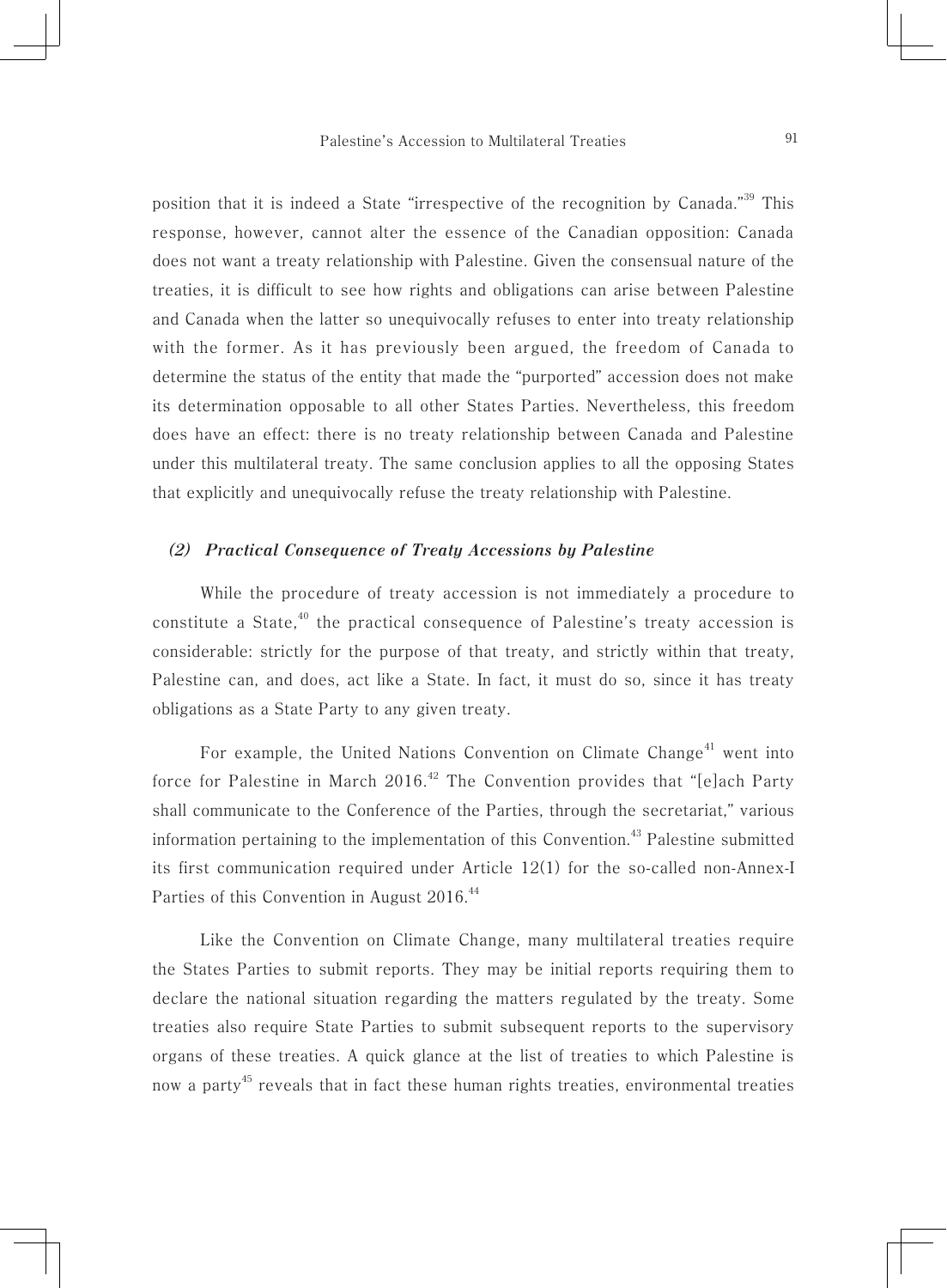and treaties such as the Convention on Cluster Munitions provide for both types of reports. This means Palestine is likely to continue submitting national reports in all these multilateral treaties, as any State Party is expected to. In addition, the opposing States are unlikely to raise objections to each and every written report and oral intervention that Palestine produces in these multilateral treaties, even though Palestine acts just like a State, and formally as a State Party, in these instances. Thus, these numerous scenes of participation to regular activities of multilateral treaties constitute a very important practical consequence of Palestine's accession to these treaties.

#### **CONCLUSION**

In the light of the question about the Palestinian statehood that divides the international community and the academic opinions, this note argued that the accession to multilateral treaties by Palestine has proven to be a clever way of circumventing this unsettled statehood question. The key to this effective circumvention is the depositary. Both in the treaties deposited with the UN Secretary-General and with a number of national governments, the instruments of accession by Palestine have been accepted by the depositaries without requiring or producing any clarification of the statehood question. The combined effects of the circumvention of the statehood question and the treaty accession are (1) the rights and obligations of the given treaty arise between Palestine and States Parties that do not explicitly oppose its accession, including those who do not recognize Palestine as a State; (2) the opposing States cannot deny the accession on behalf of all the States Parties, but can at least prevent the treaty relationship from arising between Palestine and themselves. The practical consequence of the treaty accession is that while the treaty accession itself cannot be taken as a sign of State creation, within such a treaty, and strictly for the purpose of that treaty, Palestine can, and indeed does, act like a State.

#### **Notes**

<sup>1</sup> For those who consider that Palestine is a State, see, e.g., F Boyle, 'The Creation of the State of Palestine' (1990) 1 *European Journal of International Law* 301; J Quigley, *The Statehood of Palestine: International Law in the Middle East Conflict* (2010). For the opposite view, see, e.g., J Crawford, 'The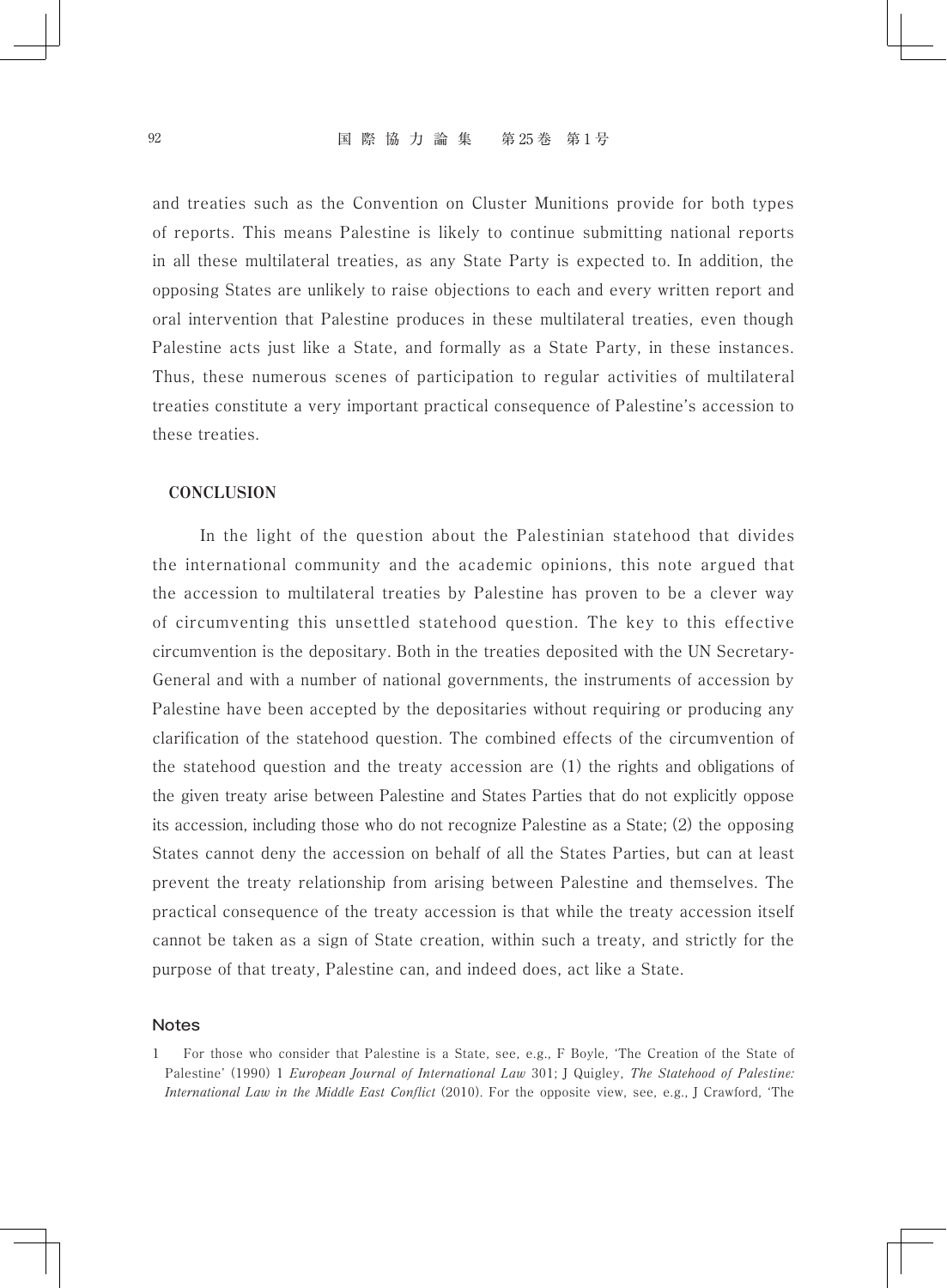Creation of the State of Palestine: Too Much Too Soon?' (1990) 1 *European Journal of International Law* 307; Y Ronen, 'Recognition of a Palestinian State: Still Too Much Too Soon?' in F Beatens & C Chinkin, *Sovereignty, Statehood and State Responsibility: Essays in Honour of James Crawford* (2015) 229.

- 2 The current number of States that recognize Palestine is 137 according to a webpage of the Palestinian Permanent Mission to the UN, *available at* http://palestineun.org/about-palestine/diplomatic-relations/ (Unless otherwise noted, all internet references in the footnotes were last accessed in February 2017).
- 3 UN Doc A/RES/67/19 (29 November 2012). The title of this Resolution is "*Status of Palestine in the United Nations*," and was adopted as a response to the application of Palestine for admission to membership in the UN. For the application, see UN Doc A/66/371- S/2011/592 (23 September 2011).
- 4 Throughout this note, "the statehood question" refers to the question whether or not Palestine today is a State.
- 5 See the table in Annex I.
- 6 Convention for the Pacific Settlement of International Disputes (hereinafter the 1907 Hague Convention for the Pacific Settlement), 18 October 1907, 205 CTS 233, and Convention (IV) Respecting the Laws and Customs of War on Land, 18 October 1907, 187 CTS 227.
- 7 Four Geneva Conventions regarding the protection of war victims (hereinafter the Geneva Conventions) and their Additional Protocols: Convention (I) for the Amelioration of the Condition of the Wounded and Sick in Armed Forces in the Field, 12 August 1949, 75 UNTS 31; Convention (II) for the Amelioration of the Condition of Wounded, Sick, and Shipwrecked Members of Armed Forces at Sea, 12 August 1949, 75 UNTS 85; Convention (III) Relative to the Treatment of Prisoners of War, 12 August 1949, 75 UNTS 135; and Convention (IV) Relative to the Protection of Civilian Persons in Time of War, 12 August 1949, 75 UNTS 287; Protocol Additional (I) to the Geneva Conventions of 12 August 1949, and Relating to the Protection of Victims of International Armed Conflicts (Protocol I), 8 June 1977, 1125 UNTS 3; Protocol Additional (II) to the Geneva Conventions of 12 August 1949, and Relating to the Protection of Victims of Non-International Armed Conflicts (Protocol II), 8 June 1977, 1125 UNTS 609; and Protocol Additional (III) to the Geneva Conventions of 12 August 1949, and relating to the Adoption of an Additional Distinctive Emblem (Protocol III), 8 December 2005, 2404 UNTS 261.
- 8 This thesis therefore does not immediately contradict the excellent arguments of J Vidmar, 'Palestine and the Conceptual Problem of Implicit Statehood' (2013) 12 *Chinese Journal of International Law* 21, 39-41, in which he concludes that the State creation "cannot result from procedural tricks via international treaties and organizations."
- The entry into force is immediate, unless a certain lapse of time between the accession and the entry into force is provided by that particular treaty. See the Vienna Convention on the Law of Treaties (hereinafter VCLT), 23 May 1969, 1155 UNTS 331, Art 16(b).
- 10 The procedure for the UN admission is a well-known example. See the UN Charter, Art 4. See also T Grant, *Admission to the United Nations* (2009) ch 1.
- 11 Again, a well-known example is the case of Palestine and the UN. See M Wählisch, 'Beyond a Seat in the United Nations: Palestine's U.N. Membership and International Law' (2012) 53 *Harvard International Law Journal* 226; P Eden, 'Palestinian Statehood: Trapped between Rhetoric and Realpolitik' (2013) 62 *International and Comparative Law Quarterly* 226-230. Regarding the successful admission of Palestine in UNESCO, see J Cerone, 'Introductory Note to the Admission of Palestine to UNESCO and Related Documents' (2012) 51 *International Legal Materials* 606.
- 12 The first formal opportunity that the States who oppose the accession have to voice their opposition is when they receive the notification regarding this accession, sent by the depositary. It is therefore not surprising that once the accession instrument is circulated, some States disagree with the depositary's decision and/or refuse their treaty relationship with Palestine. Consequences of such opposition will be discussed in full in Section II(2).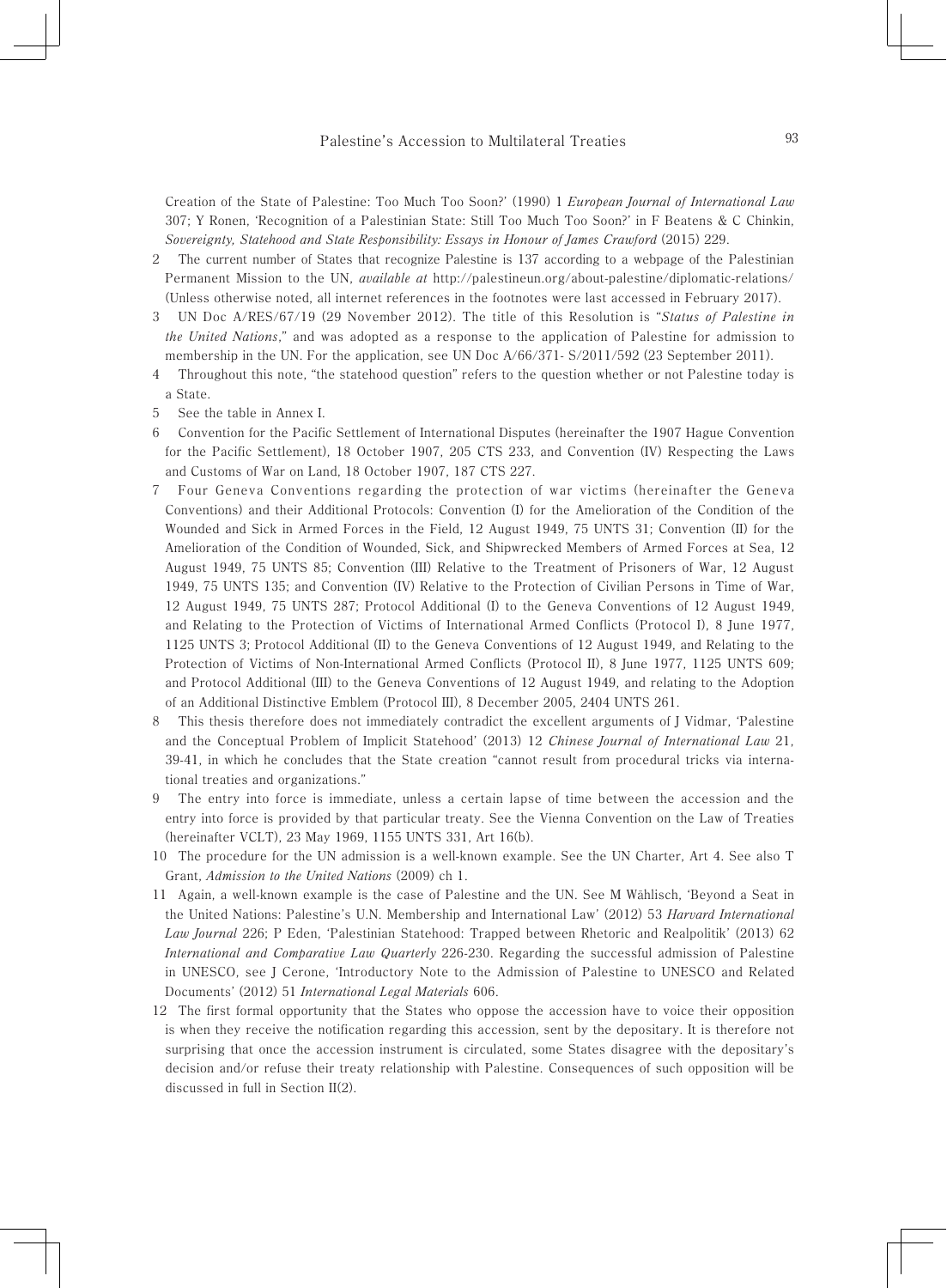#### 94 国 際 協 力 論 集 第 25 巻 第 1 号

13 See e.g. VCLT Art 81.

- 14 This in fact is the opinion written by the Under-Secretary-General for the Legal Affairs in a memorandum distributed internally. See the *Memorandum from the UN Office for Legal Affairs regarding Palestine's New Status in the United Nations after the adoption of Resolution* (21 December 2012), made public by the Palestinian office in New York, *available at* http://palestineun.org/wp-content/ uploads/2013/08/012-UN-Memo-regarding-67-19.pdf.
- 15 See e.g. United Nations Convention on the Law of the Sea, 10 December 1982, 1833 UNTS 3, Art 305(a).
- 16 See e.g. Convention on Cluster Munitions, 30 May 2008, 2688 UNTS 39, Art 16(2).
- 17 Summary of Practice of the Secretary-General as Depositary of Multilateral Treaties, UN Doc ST/ LEG/7/Rev.1, 1999 (hereinafter the Summary of Practice), para. 82. While the aforementioned paragraph refers to the "all States" formula exclusively, it is submitted that the same guideline applies to the "any State" formula.
- 18 *Ibid*.
- 19 See Annex II. Both depositaries circulated the instrument of accession to other States parties, and proceeded to list Palestine as a treaty member of these treaties in the relevant online treaty databases.
- 20 The note regarding this request in 1988 that the Swiss Government sent to the States Parties can be found on the webpage maintained by its Department of Foreign Affairs, *available at* https://www.eda. admin.ch/content/dam/eda/fr/documents/aussenpolitik/voelkerrecht/geneve/901211-GENEVE\_e.pdf. The same note is also cited in Crawford, above n 1, 311, and is briefly discussed in A Aust, *Modern Treaty Law and Practice* (3rd ed., 2013) 288.
- 21 Joining the 1907 Hague Convention for the Pacific Settlement means joining the system of the Permanent Court of Arbitration. Its consequences are discussed in G Zyberi, 'Membership in International Treaties of Contested States: The Case of the Permanent Court of Arbitration', *ESIL Reflection*, Vol 5(3), 10 March 2016, *available at* http://www.esil-sedi.eu/node/1261.
- 22 Treaty on the Non-Proliferation of Nuclear Weapons, 1 July 1968, 729 UNTS 161.
- 23 NPT Art 9(2).
- 24 For a quick and easy glance of the number of instruments sent in each accession, see the list on the webpage maintained by the UN Office for Disarmament Affairs, *available at* http://disarmament.un.org/ treaties/t/npt.
- 25 The database "UK Treaty Online," maintained by the British Foreign Office, has 3 different pages for the text of the NPT: the London version, the Washington version and the Moscow version. Only the London version shows the Palestinian accession, under the name "Palestinian National Authority," without the information whether this accession has, at the same time, produced the entry into force of the NPT for Palestine. The London version is *available at* http://treaties.fco.gov.uk/treaties/treatyrecord. htm?tid=2569.
- 26 The United States is an unrelenting objector in all instances of treaty accession by Palestine. Detailed discussions regarding the United States and a number of other opposing States will be carried out in Section II.
- 27 See the list in the UN Treaty Collection database, *available at* https://treaties.un.org/Pages/ showDetails.aspx?objid=08000002801d56c5.
- 28 NPT Art 9(4).
- 29 R Kolb, *The Law of Treaties: Introduction* (2016) 34.
- 30 VCLT Art 20(5).
- 31 Israel's communication for the 1907 Hague Convention on the Pacific Settlement (4 January 2016), *available at* https://treatydatabase.overheid.nl/en/Verdrag/Details/003316\_b#Israel.
- 32 VCLT Art 77(1).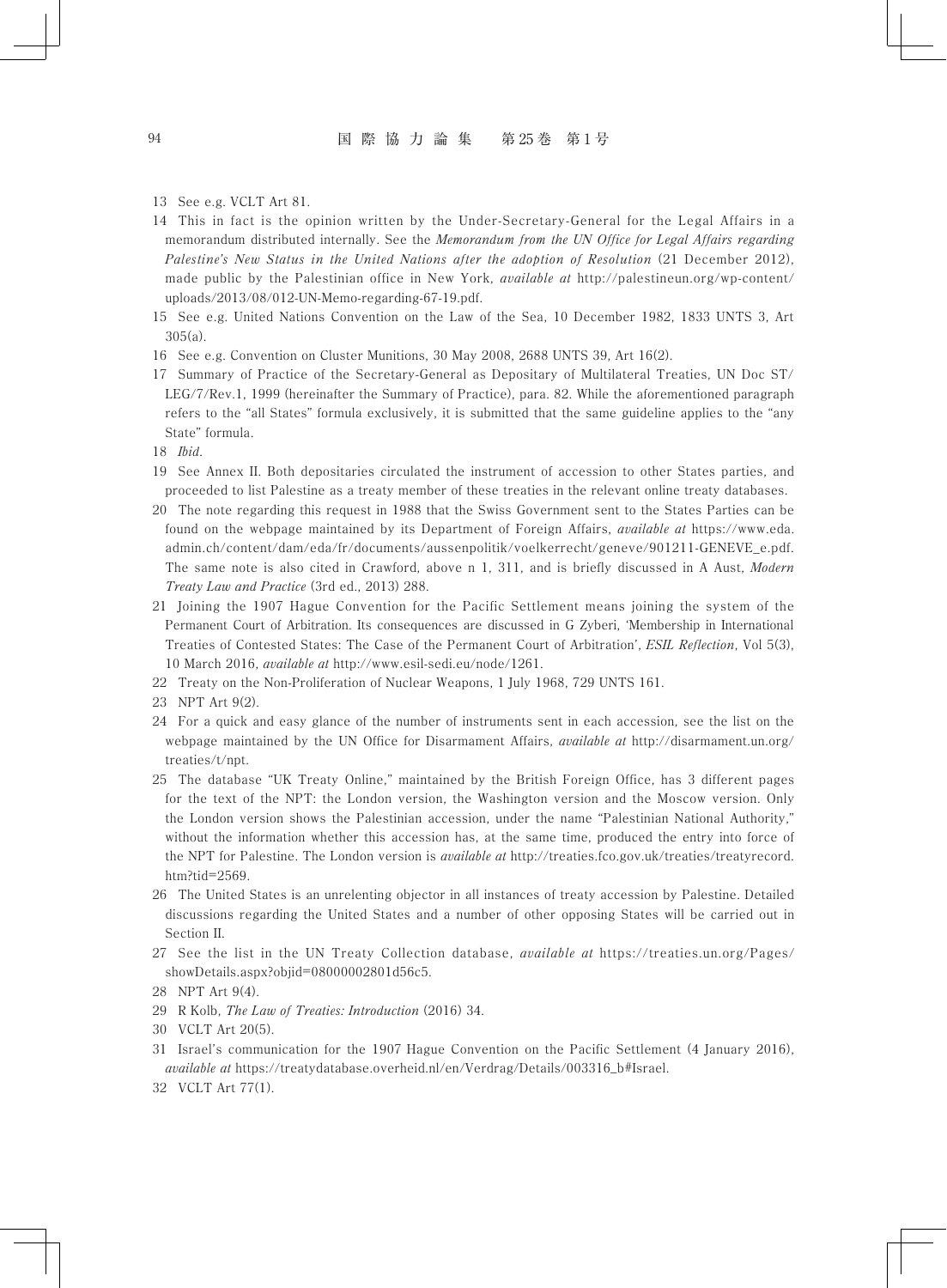- 33 Israel's communication for the Geneva Conventions (16 May 2014), *available at* https://www.eda.admin. ch/content/dam/eda/fr/documents/aussenpolitik/voelkerrecht/geneve/140521-GENEVE\_e.pdf.
- 34 Canada's communication for the 1907 Hague Convention respecting the Laws and Customs of War on Land (15 May 2014), *available at* https://treatydatabase.overheid.nl/en/Verdrag/Details/003319\_ b#Canada.
- 35 The United States' communication for the 1907 Hague Convention respecting the Laws and Customs of War on Land (15 May 2014), *available at* https://treatydatabase.overheid.nl/en/Verdrag/Details/003319\_ b#United%20States%20of%20America.
- 36 Kolb, above n 29, 34.
- 37 See, e.g., the communications above n 33, 34 and 35.
- 38 Communication by Palestine against Canada (15 September 2014, emphasis added), *available at* https://treatydatabase.overheid.nl/en/Verdrag/Details/003319\_b#Palestine. See also the earlier communication by Palestine against the opposing States in the Geneva Conventions (28 June 2014), *available at* https://www.eda.admin.ch/content/dam/eda/fr/documents/aussenpolitik/voelkerrecht/geneve/140627- GENEVE\_e.pdf.
- 39 Communication by Palestine (15 September 2014), above n 38.
- 40 Vidmar, above n 8.
- 41 United Nations Convention on Climate Change, 9 May 1992, 1771 UNTS 107.
- 42 The entry into force is 90 days after the accession. Convention on Climate Change, Art 23.
- 43 Convention on Climate Change, Art 12.
- 44 "National Adaption Plan (NPA) to Climate Change" (15 August 2016) submitted by Palestine, *available at* https://unfccc.int/files/national\_reports/non-annex\_i\_parties/application/pdf/national\_adaptation\_plan\_ state\_of\_palestine.pdf.
- 45 See Annexes I & II.

### Annex **Ⅰ**

The table shows a list of multilateral treaties deposited with the Secretary-General, which were acceded to by Palestine. The information source is the United Nations Treaty Collection database, *available at* https:// treaties.un.org/ (last accessed in February 2017).

|        | Name of Treaty                     | Date of     | <b>Initial Entry</b> | Number of   | Number    | Date of          | Entry into |
|--------|------------------------------------|-------------|----------------------|-------------|-----------|------------------|------------|
|        |                                    | Adoption    | into Force           | Signatories | of States | Accession by     | Force for  |
|        |                                    |             |                      |             | Parties   | Palesline(R)     | Palestine  |
|        |                                    |             |                      |             |           | for ratification |            |
| 1      | Vienna Convention on Diplomatic    | 18 April    | 24 April             | 60          | 190       | 2 April 2014     | 2 May      |
|        | Relations                          | 1961        | 1964                 |             |           |                  | 2014       |
| $^{2}$ | Vienna Convention on Consular      | 24 April    | 19 March             | 48          | 179       | 2 April 2014     | 2 May      |
|        | Relations                          | 1963        | 1967                 |             |           |                  | 2014       |
| 3      | Convention on the Prevention       | $\mathbf Q$ | 21 January           | 41          | 147       | 2 April 2014     | $1$ July   |
|        | and Punishment of the Crime of     | December    | 1951                 |             |           |                  | 2014       |
|        | Genocide                           | 1948        |                      |             |           |                  |            |
| 4      | International Convention on the    | 7 March     | 4 January            | 88          | 177       | 2 April 2014     | 2 May      |
|        | Elimination of All Forms of Racial | 1966        | 1969                 |             |           |                  | 2014       |
|        | Discrimination                     |             |                      |             |           |                  |            |
| 5      | International Covenant on          | 16          | 3 January            | 71          | 164       | 2 April 2014     | 2 July     |
|        | Economic, Social and Cultural      | December    | 1976                 |             |           |                  | 2014       |
|        | Rights                             | 1966        |                      |             |           |                  |            |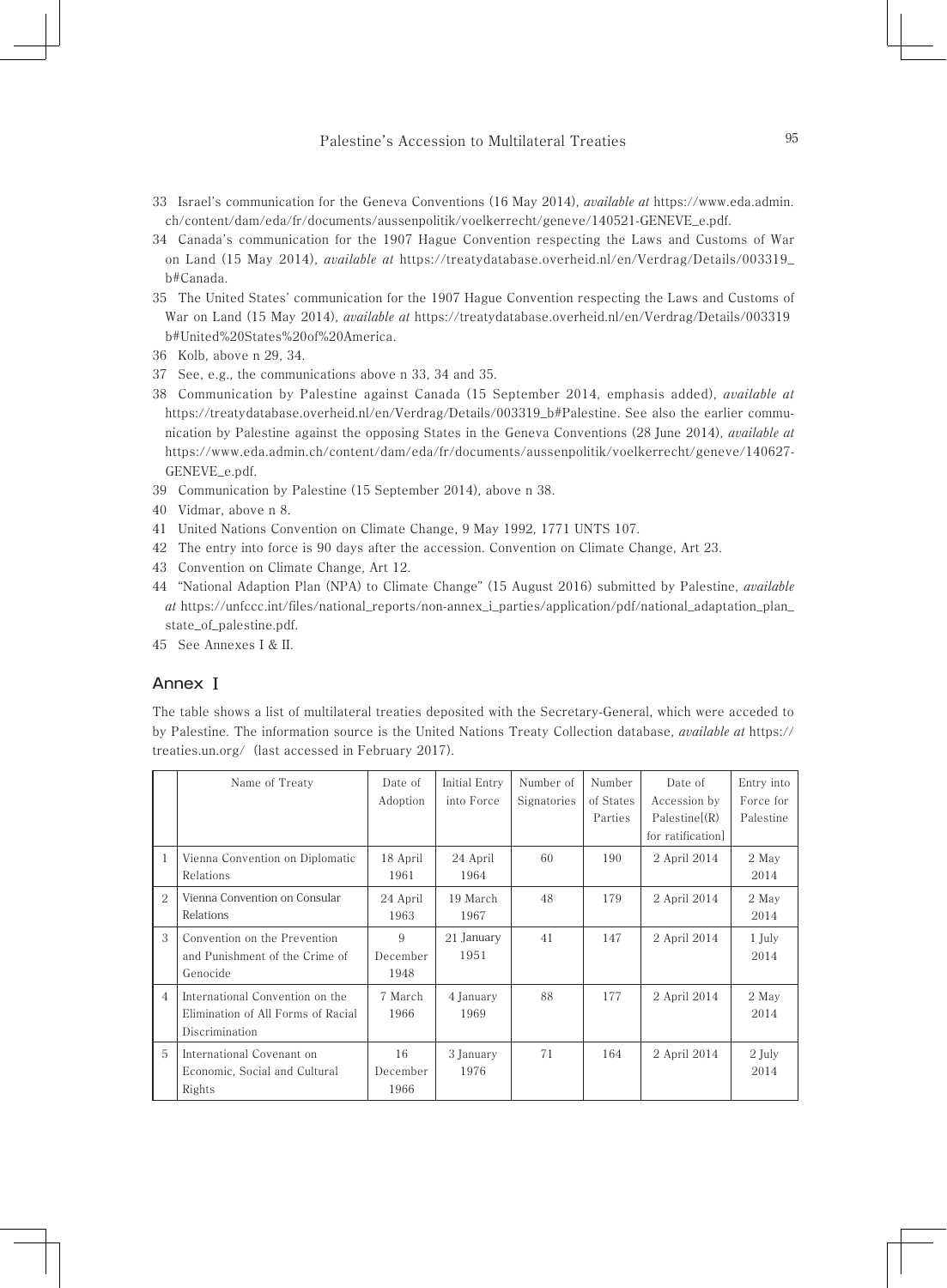## 96 国 際 協 力 論 集 第25巻 第1号

| 6  | International Covenant on Civil<br>and Political Rights                                                                               | 16<br>December<br>1966                        | 23 March<br>1967     | 74  | 168 | 2 April 2014   | 2 July<br>2014     |
|----|---------------------------------------------------------------------------------------------------------------------------------------|-----------------------------------------------|----------------------|-----|-----|----------------|--------------------|
| 7  | Convention on the Suppression<br>and Punishment of the Crime of<br>Apartheid                                                          | 30<br>November<br>1973                        | 18 Julay 1976        | 31  | 109 | 2 April 2014   | 2 May<br>2014      |
| 8  | Convention on the Elimination<br>of All Forms of Discrimination<br>against Women                                                      | 18<br>December<br>1979                        | 3 September<br>1981  | 99  | 189 | 2 April 2014   | 2 May<br>2014      |
| 9  | Convention against Torture and<br>Other Cruel, Inhuman or<br>Degrading Treatment or<br>Punishment                                     | 10<br>December<br>1984                        | 26 June 1987         | 83  | 60  | 2 April 2014   | 2 May<br>2014      |
| 10 | Convention on the Rights of the<br>Child                                                                                              | 20<br>2 September<br>November<br>1990<br>1989 |                      | 140 | 196 | 2 April 2014   | 2 May<br>2014      |
| 11 | Convention on the Rights of<br>Persons with Disabilities                                                                              | 13<br>December<br>2006                        | 3 May 2008           | 160 | 170 | 2 April 2014   | 2 May<br>2014      |
| 12 | United Nations Convention against<br>Corruption                                                                                       | 31 October<br>2003                            | 14 December<br>2005  | 140 | 180 | 2 April 2014   | 2 May<br>2014      |
| 13 | Vienna Convention on the Law of<br>Treaties                                                                                           | 23 May<br>1969                                | 27 January<br>1980   | 45  | 114 | 2 April 2014   | 2 May<br>2014      |
| 14 | Optional Protocol to the<br>Convention on the Rights of the<br>Child on the involvement of<br>children in armed conflict              | 25 May<br>2000                                | 12 February<br>2002  | 130 | 166 | 7 April 2014   | 2 May<br>2014      |
| 15 | Convention on the Political Rights<br>of Women                                                                                        | 31 March<br>1953                              | 7 July 1954          | 47  | 123 | 2 January 2015 | 2 April<br>2015    |
| 16 | Convention on the Recognition and<br>Enforcement of Foreign Arbitral<br>Awards                                                        | 10 June<br>1958                               | 7 June 1959          | 24  | 156 | 2 January 2015 | 2 April<br>2015    |
| 17 | Basel Convention on the Control of<br>Transboundary Movements of<br>Hazardous Wastes and their<br>Disposal                            | 22 March<br>1989                              | 5 May 1992           | 53  | 186 | 2 January 2015 | 2 April<br>2015    |
| 18 | Cartagena Protocol on Biosafety to<br>the Convention on Biological<br>Diversity                                                       | 29 January<br>2000                            | 11 September<br>2003 | 103 | 170 | 2 January 2015 | 2 April<br>2015    |
| 19 | Convention on Biological<br>Diversity                                                                                                 | 5 June<br>1992                                | 29 December<br>1993  | 168 | 196 | 2 January 2015 | 2 April<br>2015    |
| 20 | Convention on the Law of the Non-<br>Navigational Uses of International<br>Watercourses                                               | 21 May<br>1997                                | 17 August<br>2014    | 16  | 36  | 2 January 2015 | 2 April<br>2015    |
| 21 | Convention on the Prevention and<br>Punishment of Crimes against<br>Internationally Protected Persons,<br>including Diplomatic Agents | 14<br>December<br>1973                        | 20 February<br>1977  | 25  | 180 | 2 January 2015 | 1 February<br>2015 |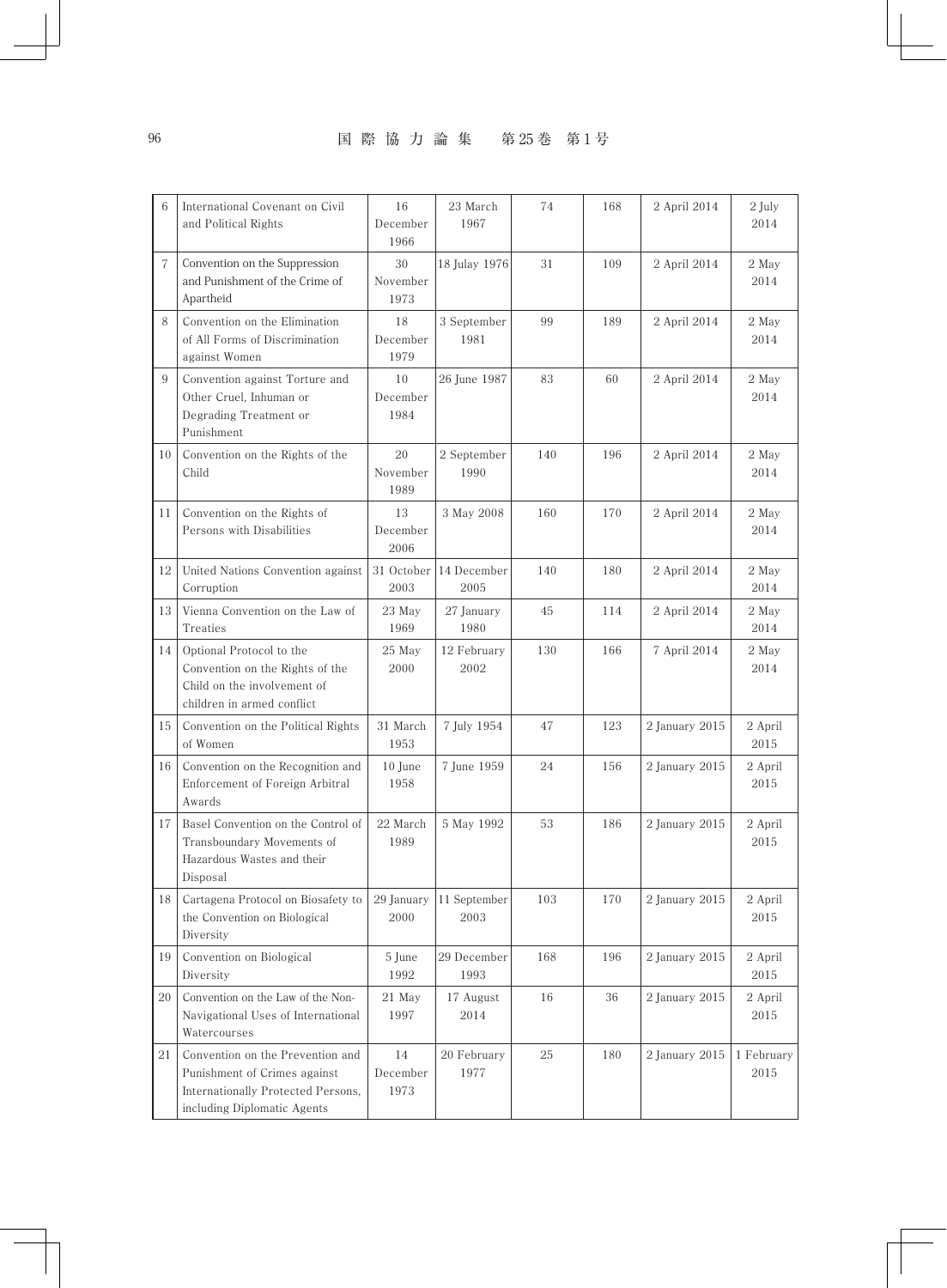| 22 | United Nations Convention against<br>Transnational Organized Crime                                                                                                                            | 15<br>November<br>2000 | 29 September<br>2003   | 147 | 187 | 2 January 2015       | 1 February<br>2015 |
|----|-----------------------------------------------------------------------------------------------------------------------------------------------------------------------------------------------|------------------------|------------------------|-----|-----|----------------------|--------------------|
| 23 | Convention on the Safety of United<br>Nations and Associated Personnel                                                                                                                        | 9<br>December<br>1994  | 15 Jannuary<br>1999    | 43  | 93  | 2 January 2015       | 1 February<br>2015 |
| 24 | United Nations Convention on the<br>Law of the Sea                                                                                                                                            | 10<br>December<br>1982 | 16 November<br>1994    | 157 | 168 | 2 January 2015       | 1 February<br>2015 |
| 25 | Agreement relating to the<br>implementation of Part XI of the<br>United Nations Convention on the<br>Law of the Sea of 10 December<br>1982                                                    | 28 July<br>1994        | 16 November<br>1994    | 79  | 150 | 2 January 2015       | 1 February<br>2015 |
| 26 | Convention on the Non-<br>Applicability of Statutory<br>Limitations to War Crimes and<br>Crimes against Humanity                                                                              | 26<br>November<br>1968 | 11<br>November<br>1970 | 9   | 55  | 2 January 2015       | 2 April<br>2015    |
| 27 | Agreement on the Privileges and<br>Immunities of the International<br>Criminal Court                                                                                                          | 9<br>September<br>2002 | 22 July 2004           | 62  | 75  | 2 January 2015       | 1 February<br>2015 |
| 28 | Rome Statute of the International<br>Criminal Court                                                                                                                                           | 17 July<br>1998        | 1 July 2002            | 139 | 124 | 2 January 2015       | 1 April<br>2015    |
| 29 | Optional Protocol to the<br>Convention on the Safety of the<br>United Nations and Associated<br>Personnel                                                                                     | 8<br>December<br>2005  | 19 August<br>2010      | 34  | 30  | 2 January 2015       | 1 February<br>2015 |
| 30 | Convention on Cluster Munitions                                                                                                                                                               | 30 May<br>2008         | 1 August<br>2010       | 108 | 100 | 2 January 2015       | 1 July 2015        |
| 31 | Convention on Prohibitions or<br>Restrictions on the Use of Certain<br>Conventional Weapons Which may<br>be deemed to be Excessively<br>Injurious or to have Indiscriminate<br>Effects (CCCW) | 10 October<br>1980     | 2 December<br>1983     | 50  | 123 | 5 January 2015       | 5 July 2015        |
| 32 | Protocol on Non-Detectable<br>Fragments (Protocol I annexed to<br>the CCCW)                                                                                                                   | 10 October<br>1980     | 2 December<br>1983     | N/A | 116 | 5 January<br>2015*   | 5 July 2015        |
| 33 | Protocol on Prohibitions or<br>Restrictions on the Use of<br>Incendiary Weapons (Protocol III<br>annexed to th CCCW)                                                                          | 10 October<br>1980     | 2 December<br>1983     | N/A | 113 | 5 January<br>2015*   | 5 July 2015        |
| 34 | United Nations Convention on<br>Climate Change                                                                                                                                                | 9 May<br>1992          | 21 March<br>1994       | 165 | 197 | 18 December<br>2015  | 17 March<br>2016   |
| 35 | Paris Agreement                                                                                                                                                                               | 12<br>December<br>2015 | 4 November<br>2016     | 193 | 116 | 22 April 2016<br>(R) | 22 April<br>2016   |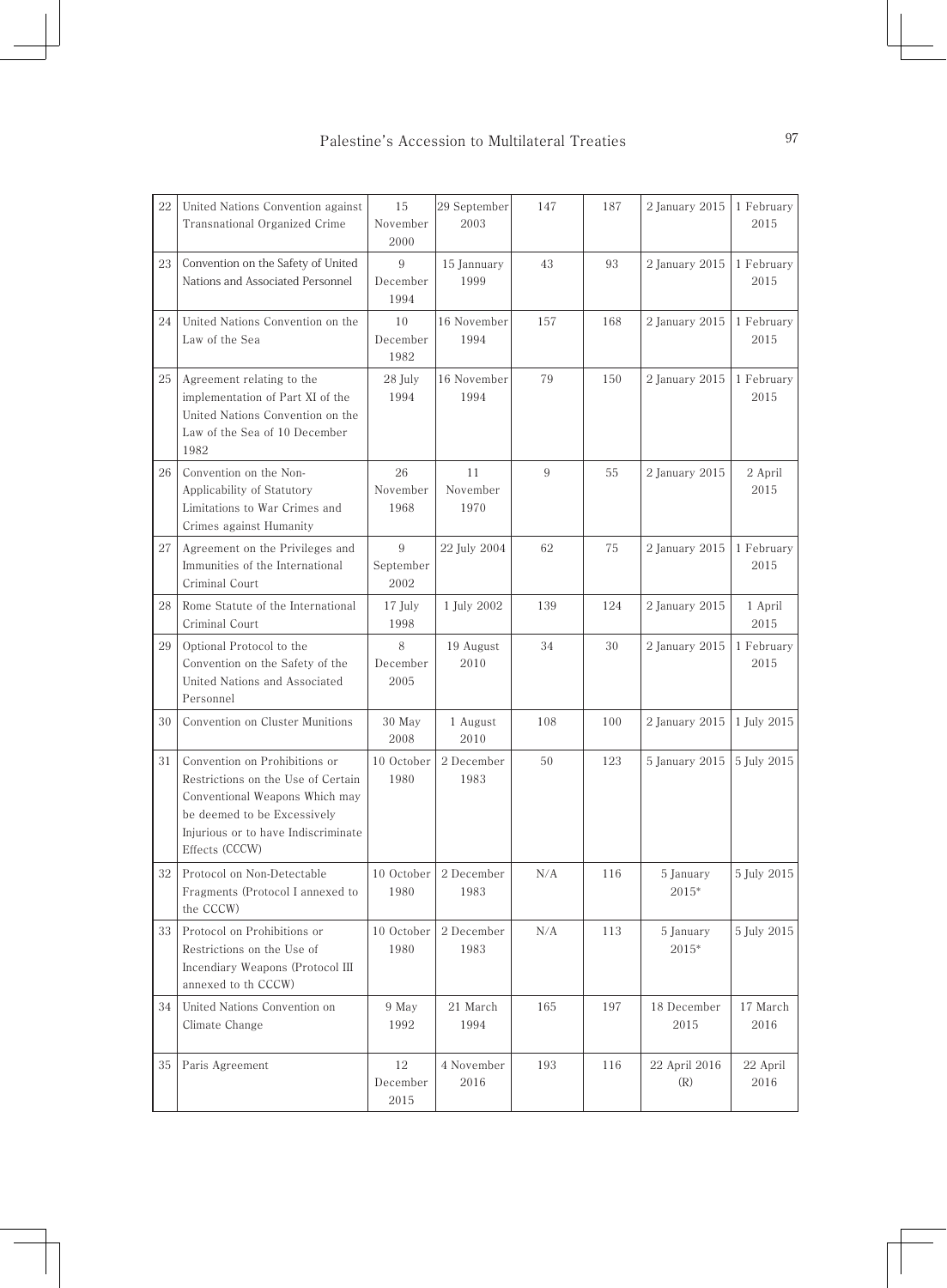#### 98 国 際 協 力 論 集 第 25 巻 第 1 号

| 36 | Amendments on the crime of        | 11 June | (Not vet in | N/A | 32 | $ 26$ June $2016$ (R) |  |
|----|-----------------------------------|---------|-------------|-----|----|-----------------------|--|
|    | aggression to the Rome Statute of | 2010    | force as of |     |    |                       |  |
|    | the International Criminal Court  |         | December    |     |    |                       |  |
|    |                                   |         | 2016)       |     |    |                       |  |

\* This is the date for the notification of the consent to be bound by the protocol annexed to the CCCW, which is made at the same time as the deposit of the instrument of accession for the CCCW. Article 4(2) of the CCCW provides that "[E]xpressions of consent to be bound by any of the Protocols annexed to this Convention shall be optional for each State, provided that at the time of the deposit of its instrument of ratification, acceptance or approval of this Convention or of accession thereto, that State shall notify the Depositary of its consent to be bound by any two or more of these Protocols".

## Annex **Ⅱ**

The table shows a list of multilateral treaties deposited with national governments, which were acceded to by Palestine. Unless accompanied by specific explanations, source of information for this table is 1-3 listed below (last accessed in February 2017):

- 1. Treaty Database maintained by the Swiss Federal Department of Foreign Affairs, *available at* https://www.eda. admin.ch/eda/en/home/foreign-policy/international-law/internationale-vertraege/datenbank-staatsvertraege. html
- 2. Treaty Database maintained by the Dutch Government, *available at* https://treatydatabase. overheid.nl/

|             | Name of Treaty                                                                                                                              | Date of<br>Adoption | Initial<br>Entry<br>into Force | Number of<br>Signatories | Number<br>of<br><b>States</b><br>Parties | Date of<br>Accession<br>by<br>Palestine | Entry into<br>Force for<br>Palestine |
|-------------|---------------------------------------------------------------------------------------------------------------------------------------------|---------------------|--------------------------------|--------------------------|------------------------------------------|-----------------------------------------|--------------------------------------|
| Switzerland | Geneva Convention (I) for<br>the Amelioration of the<br>Condition of the Wounded<br>and Sick in Armed Forces<br>in the Field                | 12 August<br>1949   | 21 October<br>1950             | $0^*$<br>(61)            | 196                                      | 2 April<br>2014                         | 2 April<br>2014                      |
|             | Geneva Convention (II) for<br>the Amelioration of the<br>Condition of Wounded.<br>Sick and Shipwrecked<br>Members of Armed Forces<br>at Sea |                     |                                |                          |                                          |                                         |                                      |
|             | Geneva Convention (III)<br>relative to the Treatment of<br>Prisoners of War                                                                 |                     |                                |                          |                                          |                                         |                                      |
|             | Geneva Convention (IV)<br>relative to the Protection of<br>Civilian Persons in Time of<br>War                                               |                     |                                |                          |                                          |                                         |                                      |

3. UK Treaties Online, *available at* http://treaties.fco.gov.uk/treaties/treaty.htm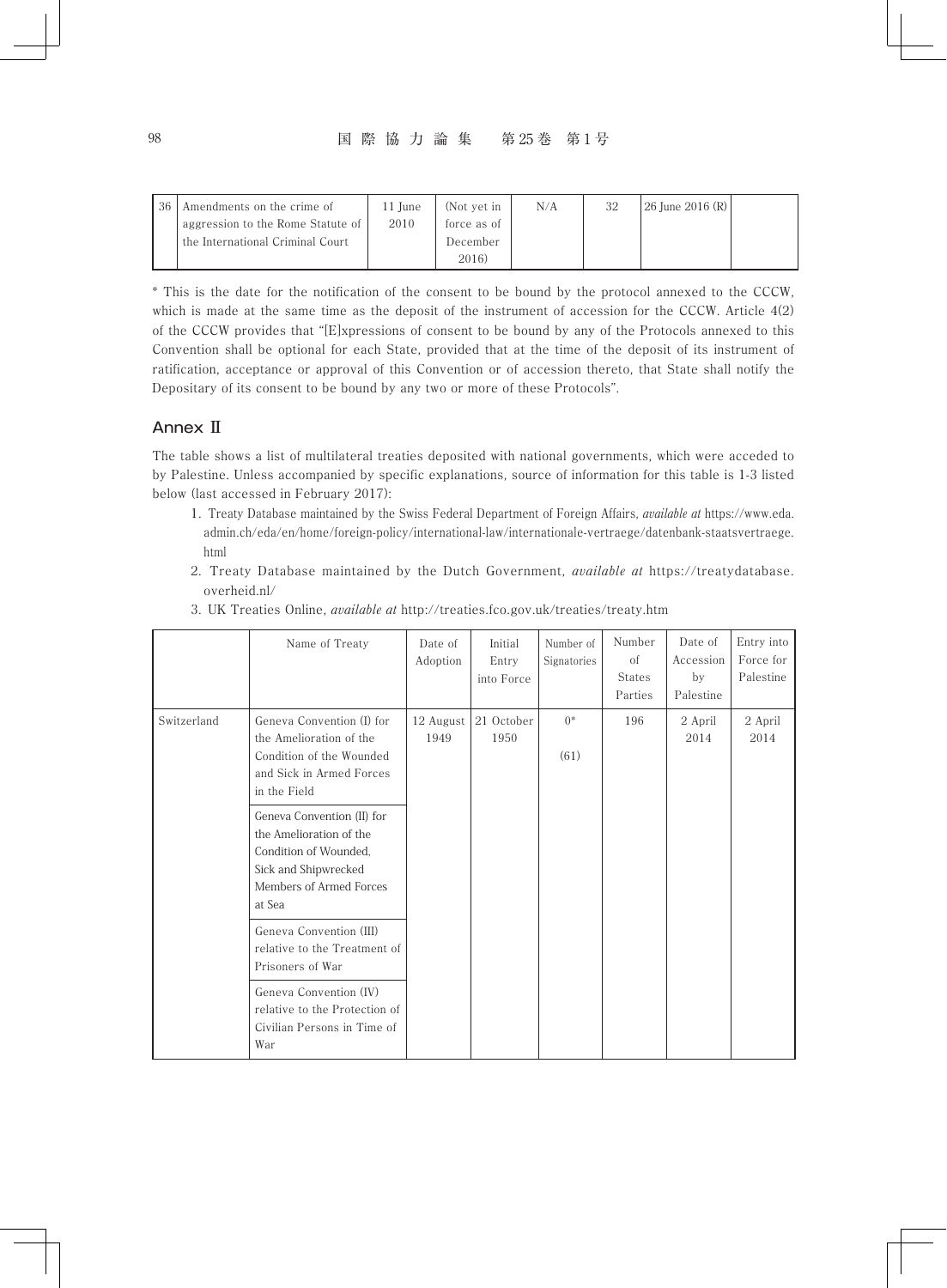|                | Additional Protocol of 8<br>June 1977 Relating to the<br>Protection of Victims of<br>International Armed<br>Conflicts                                  | 8 June<br>1977        | $\overline{7}$<br>December<br>1978 | $3*$  | 174     | 2 April<br>2014     | 2 April<br>2014        |
|----------------|--------------------------------------------------------------------------------------------------------------------------------------------------------|-----------------------|------------------------------------|-------|---------|---------------------|------------------------|
|                | Additional Protocol of 8<br>June 1977 Relating to the<br>Protection of Victims of<br>Non-International Armed<br>Conflicts (Protocol II)                | 8 June<br>1977        | $\tau$<br>December<br>1978         | $3*$  | 168     | 4 January<br>2015   | 4 July 2015            |
|                | Additional Protocol of 8<br>December 2005 Relating to<br>the Adoption of an<br><b>Additional Distinctive</b><br>Emblem (Protocol III)                  | 8<br>December<br>2005 | 14 January<br>2007                 | $23*$ | 73      | 4 January<br>2015   | 4 January<br>2015      |
| Netherlands    | Convention (IV)<br>Respecting the Laws and<br>Customs of War on Land<br>and its annex: Regulations<br>concerning the Law and<br>customs of War on Land | 18<br>October<br>1907 | 26 January<br>1910                 | $15*$ | 38      | 2 April<br>2014     | 1 June 2014            |
|                | Convention for the Pacific<br>Settlement of International<br>Disputes                                                                                  | 18<br>October<br>1907 | 26 January<br>1910                 |       | $102**$ | 30 October<br>2015  | 29<br>December<br>2015 |
| United Kingdom | Treaty on the Non-<br>Proliferation of Nuclear<br>Weapons                                                                                              | 1 July<br>1968        | 5 March<br>1970                    | 93*** | 191***  | 12 February<br>2015 |                        |

\* The numbers shown in the ICRC database, *available at* https://ihl-databases.icrc.org/ihl, indicate the signatory states that have not proceeded to ratify the treaty in question, thus remaining outside that treaty. The original signatory states to the Geneva Conventions are 61 according to the 2016 ICRC Commentary to the Geneva Conventions, which is equally available in the same database.

\*\* The information source for this figure is a webpage of the Permanent Court of Arbitration, *available at* https://pca-cpa.org/en/about/introduction/member-states/.

\*\*\* The information source for these figures is a database maintained by the UN Office for Disarmament Affairs, *available at* http://disarmament.un.org/treaties/t/npt.